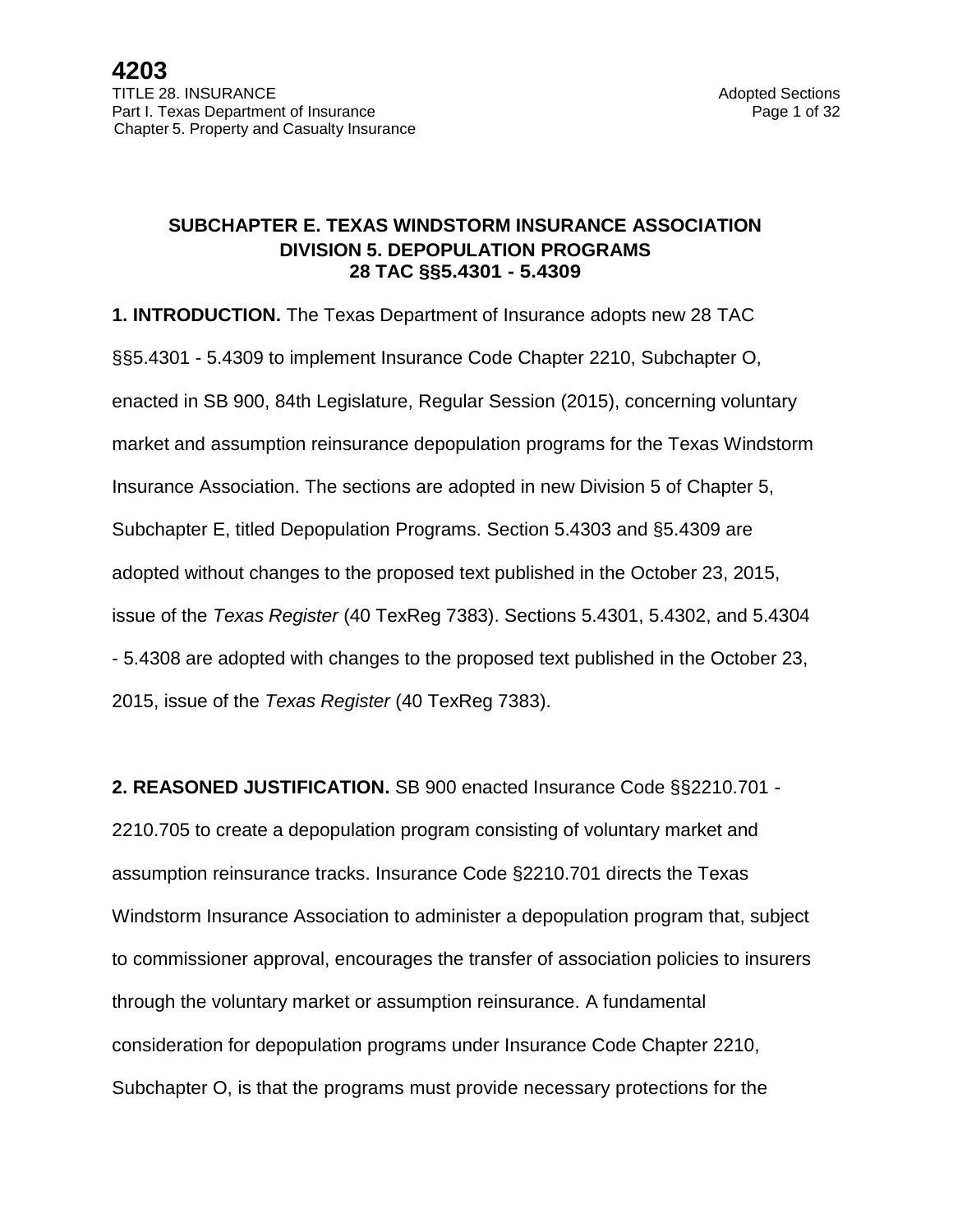policyholders and policyholders' agents. In accordance with Insurance Code Chapter 2210, Subchapter O, and specifically Insurance Code §2210.705(5), the rules must provide that a reinsurance agreement include requirements that the commissioner determines are necessary for the protection of policyholders and the policyholders' agents. The adopted sections address this and other requirements set out in Insurance Code Chapter 2210, Subchapter O, as described in the following paragraphs.

Section 5.4301 defines terms used in Division 5 and Insurance Code Chapter 2210, Subchapter O. The department defines "insurer" to include only authorized insurers that have the authority to write property insurance in Texas. This is necessary to be consistent with the provisions of Insurance Code Chapter 2210, Subchapter O. This includes Insurance Code §2210.703(b), which requires the policy to provide generally comparable coverage and premiums. The department must review policy forms and endorsements to determine whether they provide generally comparable coverage. Authorized insurers are subject to these requirements under Insurance Code §2301.003(b). The department reviews rates under Insurance Code §2251.003(b). Surplus lines insurers are not included within the scope of those sections.

The department has added a definition for "department" and revised the adopted sections to be consistent with other divisions in this subchapter when referring to the Texas Department of Insurance.

In response to comments, the department has added a definition for the term "transfer," used in both Insurance Code §2210.701 and these rules. To clarify the scope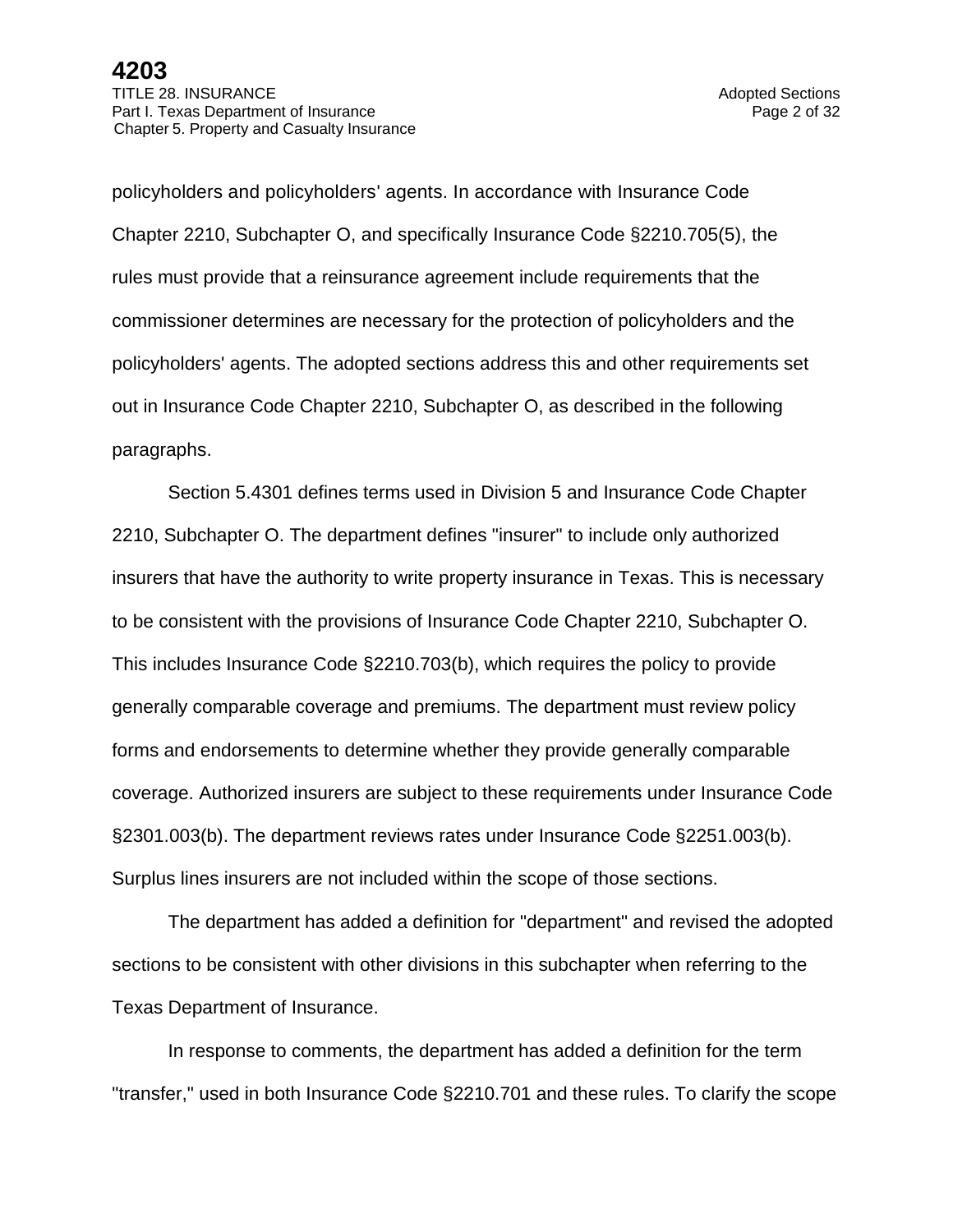of the adopted sections and Insurance Code Chapter 2210, Subchapter O, "transfer" is defined as the shifting of coverage from the association to an insurer who has identified the policyholder using information from the association's electronic policy information repository.

The definition limits transfers to situations involving insurers that have taken the step to access electronic repository information. Insurers may use that information only to solicit an association policyholder through the policyholder's agent of record, either to accept a voluntary transfer of coverage or to not opt out of an assumption reinsurance transfer of coverage.

The definition of transfer should assist insurers from inadvertently subjecting themselves to these rules when writing windstorm and hail coverage. Insurance Code §2210.704(a) limits use of the association policyholder information in the electronic information repository to depopulation programs under Insurance Code Chapter 2210, Subchapter O. Insurers participating in the depopulation programs are not authorized to share the electronic repository information with their own agents to solicit association policyholders in the traditional sense. Insurers seeking to write their own customers presumably would not need association information to solicit these customers through their own agents and, the department further presumes, would have existing contracts with their agents. The timing of the transfer at midterm or renewal is not a key factor; the factor is how the policy is solicited.

Section 5.4302 addresses the filing requirements for policy forms and endorsements that will be issued by the insurer; it does not affect novated policies.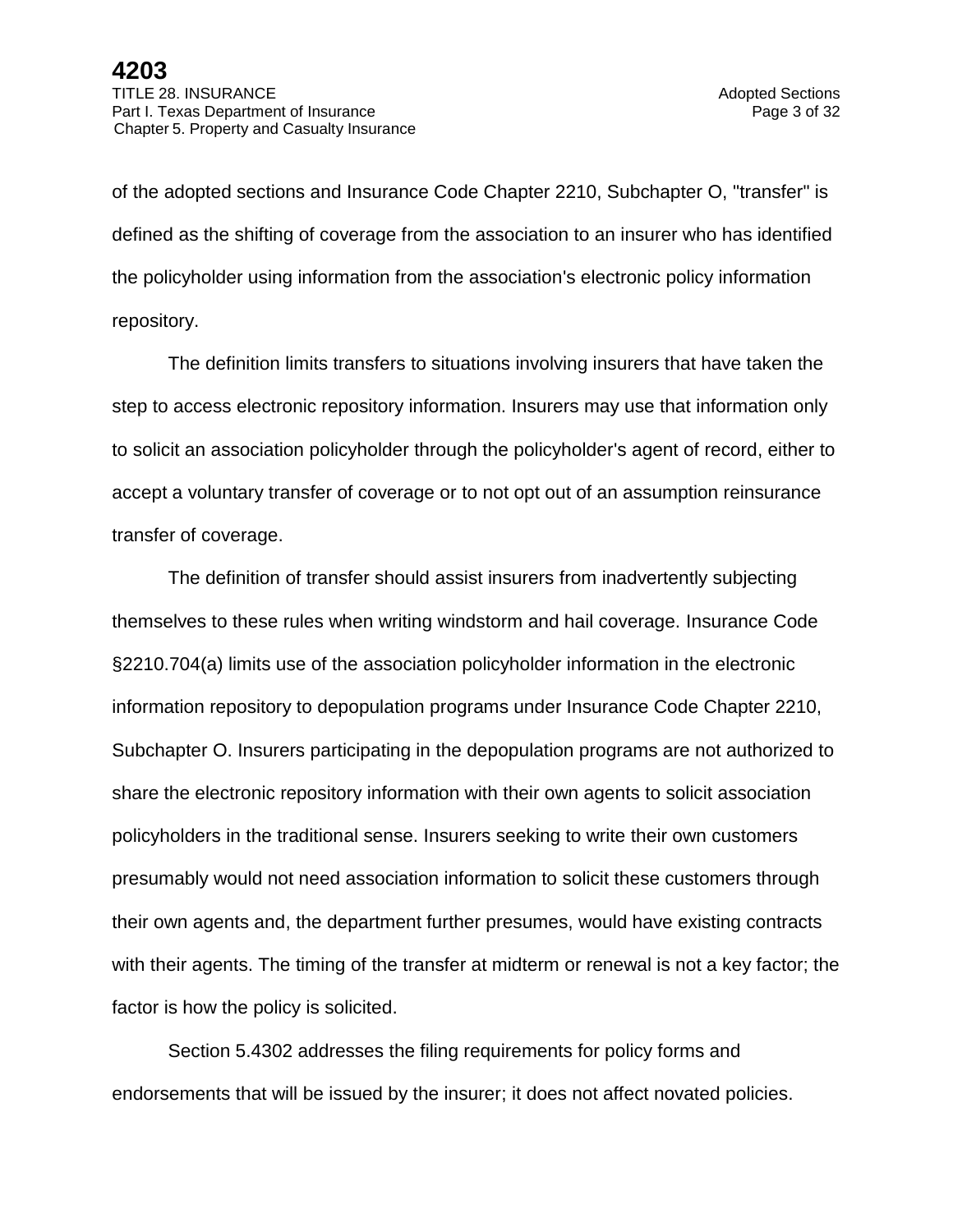Section 5.4302 addresses only the filing of policy forms for approval. Insurance Code Chapter 2210, Subchapter O, provides for the use of those forms. In response to comments, the department has amended §5.4301 and §5.4302 to clarify this distinction, including removing references to "alternative windstorm and hail insurance."

Because authorized insurers are issuing the form, the section also reiterates that the form is subject to review and approval under Insurance Code Chapter 2301, and that rates are subject to review under Insurance Code Chapter 2251. The department has previously implemented rate and form filing rules in Chapter 5, Subchapter M that will apply to these forms and rate filings. However, because Insurance Code §2210.703(b) requires that the premium for generally comparable coverage not exceed 115 percent of the association premium, §5.4302(e) requires an additional filing demonstrating that the filed rates meet that requirement. In addition, the section also informs insurers that policy forms must meet requirements for other similar policies under the Insurance Code, including provisions under Chapter 551, Subchapters A, C, and D.

Section 5.4303 establishes that to be generally comparable, the coverage offered to the association policyholder must be the same basic coverage as the assumed association policy, including the endorsements in the assumed association policy. The section provides three examples of this requirement.

Section 5.4304 describes a limited service agreement that the insurer must offer the policyholder's agent under Insurance Code §2210.704(c). The agreement must include the terms described in Insurance Code §2210.704(b) and exist for the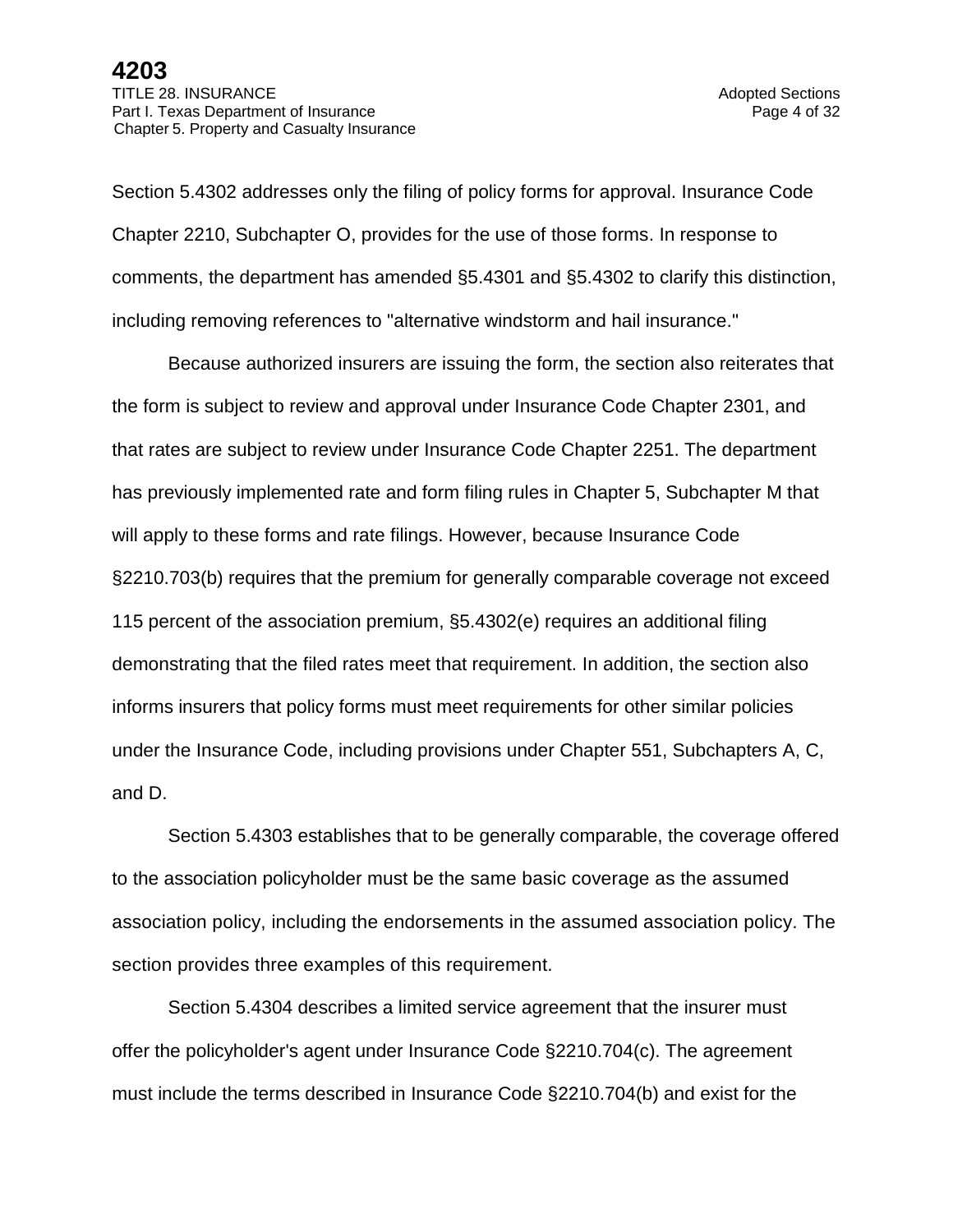period that the insurer must offer renewals to the policyholder under Insurance Code §2210.704(a). In response to comments, the department has amended the section to allow insurers to offer that limited service agreement to the policyholder's agent through the insurer's managing general agent. In that instance, the insurer must also be bound by the limited service agreement. This does not create a new cost or requirement for insurers because under the proposed sections they were required to contract with each agent, and still may. Using a managing general agent is a business decision of the insurer and not a requirement of the adopted sections.

Based on Insurance Code §2210.705(4), §5.4304(c) provides that an insurer is not required to appoint an agent under a limited service agreement if the policyholder's agent services only policies assumed or transferred under the adopted sections and Insurance Code Chapter 2210, Subchapter O. Rather, as described in Insurance Code §2210.705(4), §5.4304(d) of this title provides that the insurer and agent still enjoy the freedom to contract by mutual agreement and be appointed as an agent under the Insurance Code.

Section 5.4305(a) requires the association to establish and maintain an electronic information repository based on Insurance Code §2210.702(a). The information contained in this repository is described in §5.4309 and is consistent with information insurers would need to determine whether to reinsure a policy. Section 5.4305(b) - (e) establishes confidentiality standards necessary to implement Insurance Code §2210.704(a).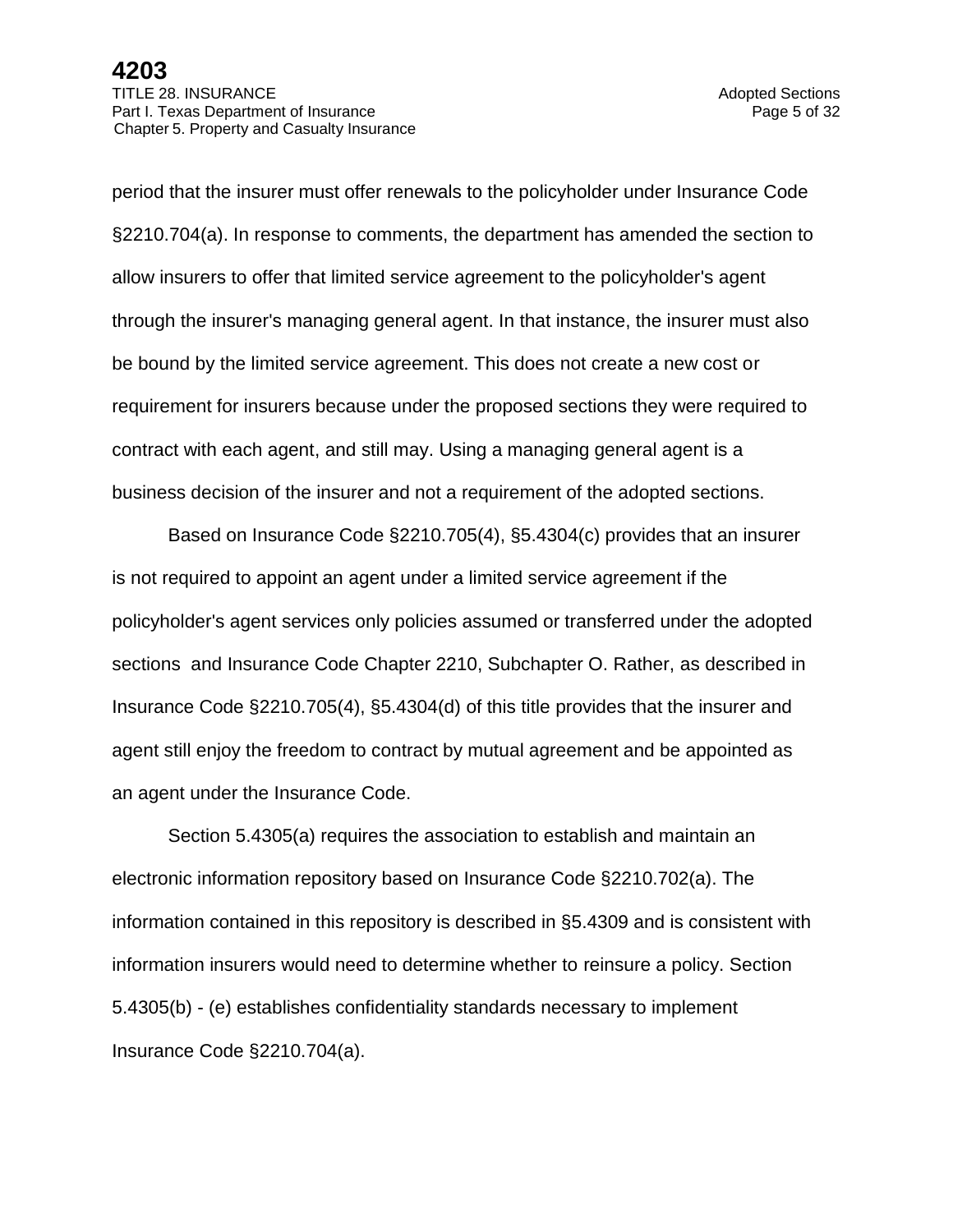Insurance Code §2210.701(a) provides that the association will administer a depopulation program through both the voluntary market and assumption reinsurance. However, Insurance Code Chapter 2210, Subchapter O does not prescribe the form that a voluntary market program must use other than it must be approved by the commissioner in Insurance Code §2210.701(a). This leaves significant flexibility for the association to develop a potential program, and the department does not want to limit that flexibility. A fundamental consideration for depopulation programs under Insurance Code Chapter 2210, Subchapter O, is that the programs must provide necessary protections for the policyholders and policyholders' agents. For voluntary market programs, §5.4306 maintains flexibility subject to the stated legislative guidance and commissioner approval.

Section 5.4307(a) establishes the submission requirements for the association and an insurer seeking commissioner approval of an assumption reinsurance agreement. Section 5.4307(b) lists the requirements stated in Insurance Code §2210.705.

Section 5.4308 has been amended based on comments. The amended section requires the association to demonstrate that the assumption reinsurance agreements will not violate Insurance Code §2210.616.

The department has also made nonsubstantive grammatical changes in the adopted sections based on department style guidelines.

#### **3. SUMMARY OF COMMENTS AND AGENCY RESPONSE.**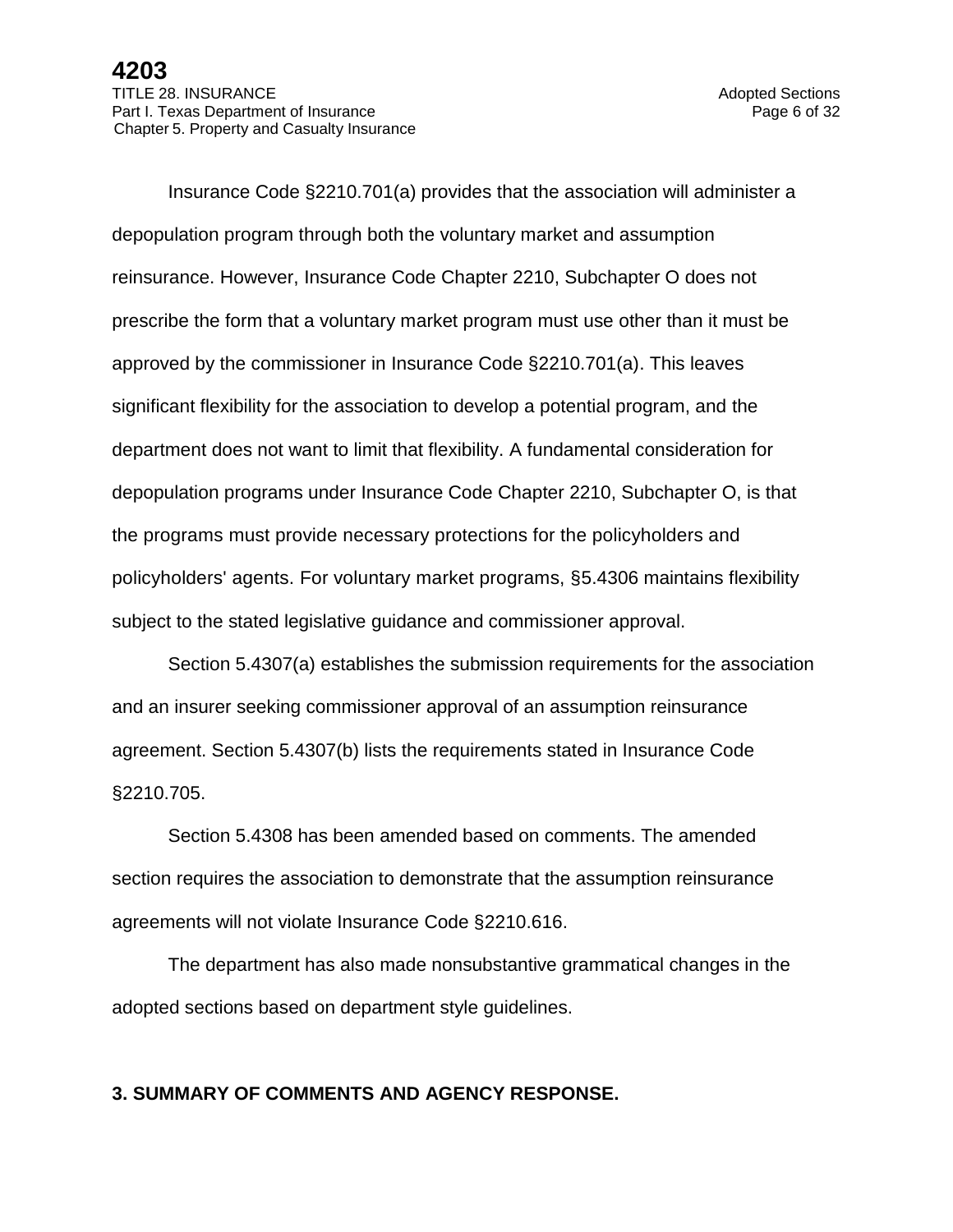#### *General*

**Comment:** A commenter requests that the rules specify the criteria for the required notices sent to policyholders in connection with depopulation. The commenter proposes requiring basic information, applicable to all insurers, to protect policyholders and consistently implement the depopulation program.

**Agency response:** The department is concerned that establishing specific requirements may reduce the flexibility the association and insurers will have in creating depopulation programs. The department will review notices and other documentation for approval before approving a depopulation program. General guidance at this time would not eliminate the need for the department to review the actual notices when submitted for the department's approval. The department declines to make a change in response to this comment.

**Comment:** Two commenters requested that the rule define the term "transfer," which is used in the statute and the adopted sections. One commenter stated concern that insurers may unintentionally become subject to the requirements of Insurance Code Chapter 2210, Subchapter O, in their ordinary course of business.

**Agency response:** The department is satisfied that the statute is sufficiently clear that the use of the term in the context of depopulation programs refers only to coverage being moved from the association to an insurer that has identified the insured using the electronic information repository. The department bases this determination on the requirements of Insurance Code §§2210.701, 2210.702(a), and 2210.704(a). Insurance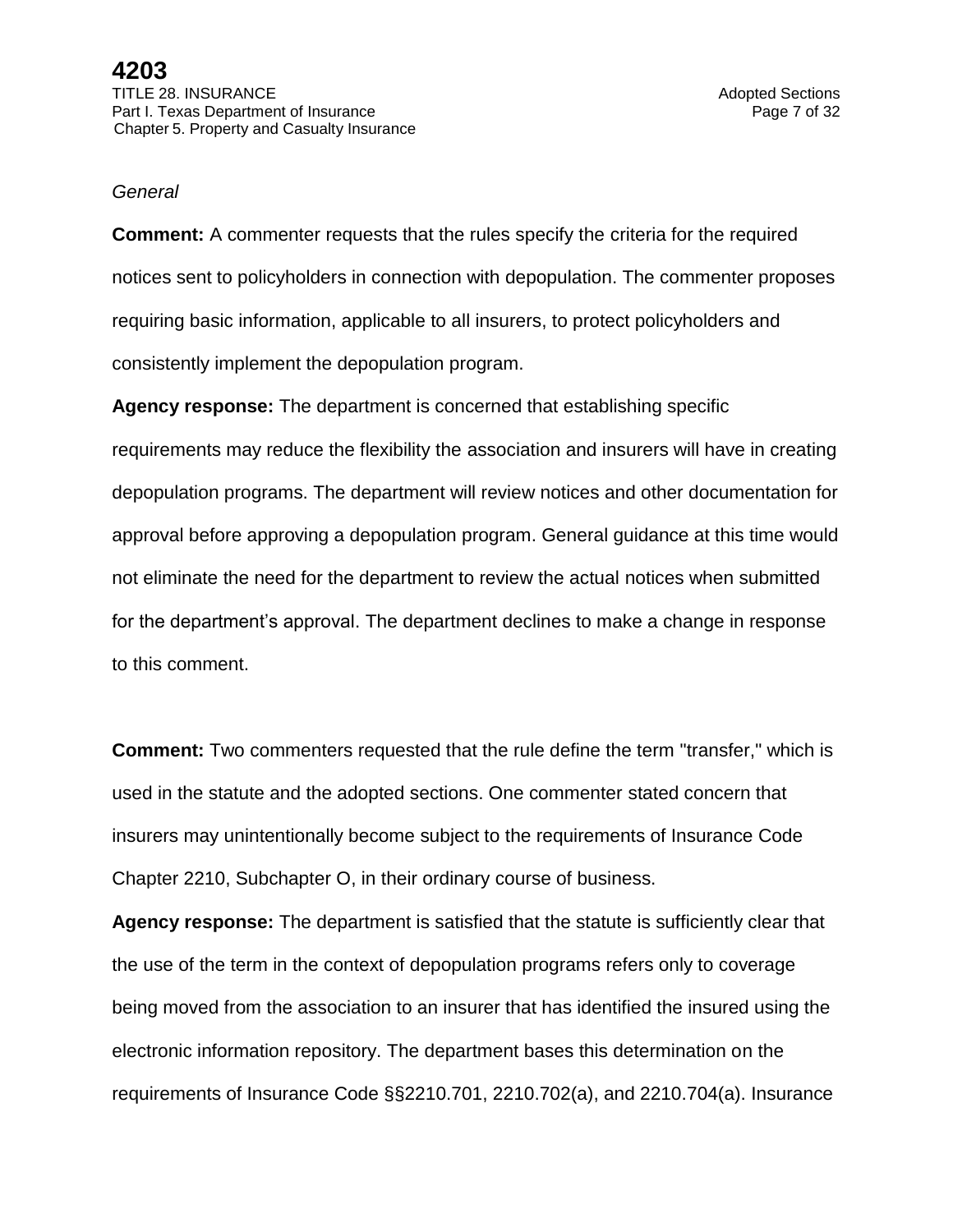Code §2210.701 provides for "a depopulation program that encourages the transfer of association policies to insurers through the voluntary market or assumption reinsurance." This establishes two types of depopulation under Insurance Code, Chapter 2210, Subchapter O. Section 2210.702(a) requires the commissioner to establish by rule "policy information necessary for the insurers to determine whether to reinsure a policy ceded to the insurer by the association." While the statute designates this information to be of a type useful for assessing risks for reinsurance, this information is also useful for insurers seeking to acquire association policies in the voluntary market context. Insurance Code §2210.704(a) limits the use of the information to the purposes of Insurance Code Chapter 2210, Subchapter O, which, as stated in Insurance Code §2210.701, is the voluntary market and assumption reinsurance depopulation programs.

This limits "transfers" to insurers that have taken the step to access electronic repository information. Insurers may use that information only to solicit an association policyholder through the policyholder's agent of record--either to accept a voluntary transfer of coverage, or to accept an assumption reinsurance transfer of coverage. Insurers are not authorized to share the electronic repository information with their own agents or to otherwise solicit association policyholders in the traditional sense. Insurers seeking to write their own customers presumably would not need association information to solicit these customers through their own agents and would have existing contracts with their agents. The timing of the transfer at midterm or renewal is not a key factor; the factor is how the policy is solicited.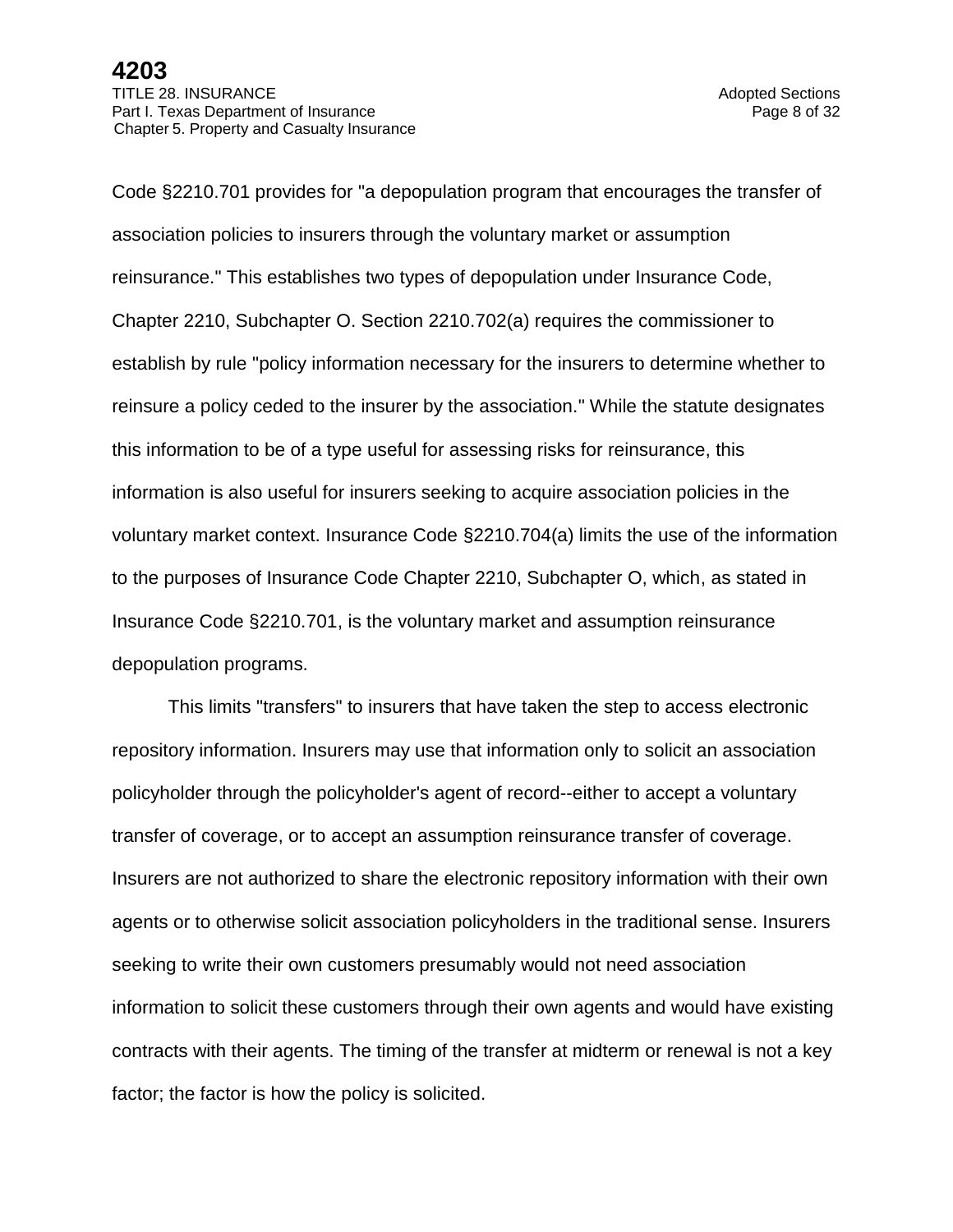In response to this comment, the department has defined "transfer" as the shifting of an association policyholder's windstorm and hail insurance coverage from the association to an insurer who has identified the association policyholder using the electronic information repository.

**Comment:** A commenter states concern that SB 900 may impair existing agent contracts that prohibit a captive or direct agent from contracting with another insurer. **Agency Response:** The department cannot comment on whether the hypothetical factual situation raised in the comment results in an impairment. Agents are not required to accept a contract or commission from a depopulation insurer.

**Comment:** A commenter states concern about agent conflicts in situations where an insurer offers wind coverage on a subsequent renewal of a homeowner's policy that previously excluded wind. The commenter questions whether an insurer can require its agent to offer only wind through the insurer or must the agent offer coverages through both the insurer and the assuming insurer.

**Agency Response:** The department cannot comment on the hypothetical factual situation. The rules do not address agent contracts beyond the requirement that the depopulation insurer must comply with §5.4304.

**Comment:** A commenter requests that the rules be amended to provide more clarity for the voluntary transfers contemplated by SB 900 as a means of depopulation.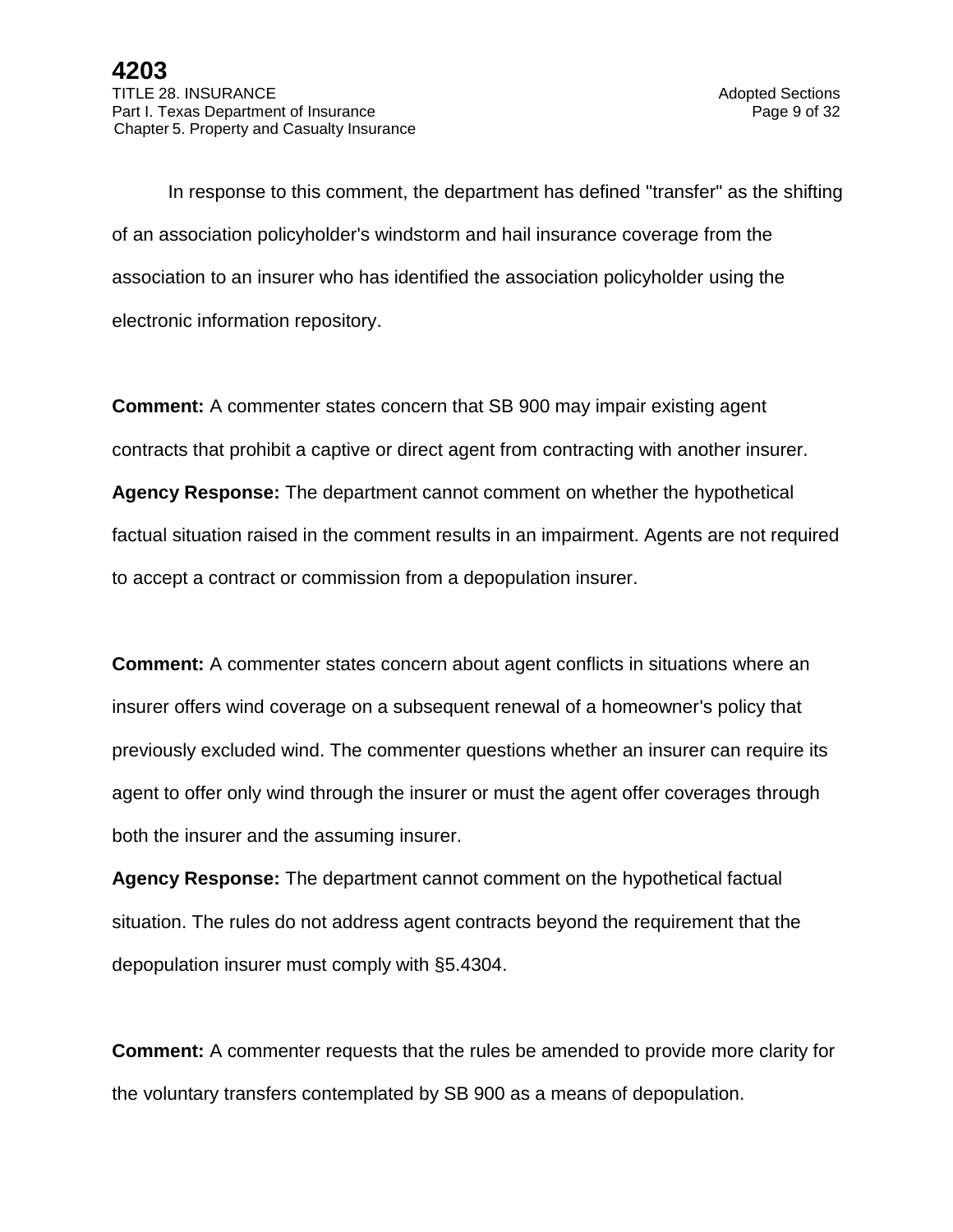**Agency Response:** The department considers these rules a first step in creating a depopulation plan. The department may propose additional rules in the future, but at this time seeks to allow the market flexibility in developing the program.

**Comment:** A commenter encourages the department to develop other programs or incentives for voluntary writings that have the effect of depopulating the association that are not subject to the same requirements as would be required by new Chapter 2210, Subchapter O.

**Agency Response:** The department makes no change because these rules implement only Chapter 2210, Subchapter O.

#### *Section 5.4301*

**Comment:** Two commenters state that although surplus lines insurers are insurers "engaged in the business of property and casualty insurance" and thus presumably within the scope of Insurance Code §2210.701, surplus lines insurers are appropriately excluded from the definition of "insurer" for purposes of association depopulation programs. They are appropriately excluded because surplus lines insurers are not subject to department review of their policy forms and rates as required for the depopulation program under Insurance Code §2210.703(b).

**Agency response:** The department agrees with the comment and, based on similar reasoning expressed in the proposal and this adoption, has defined the term "insurers" to exclude surplus lines insurers.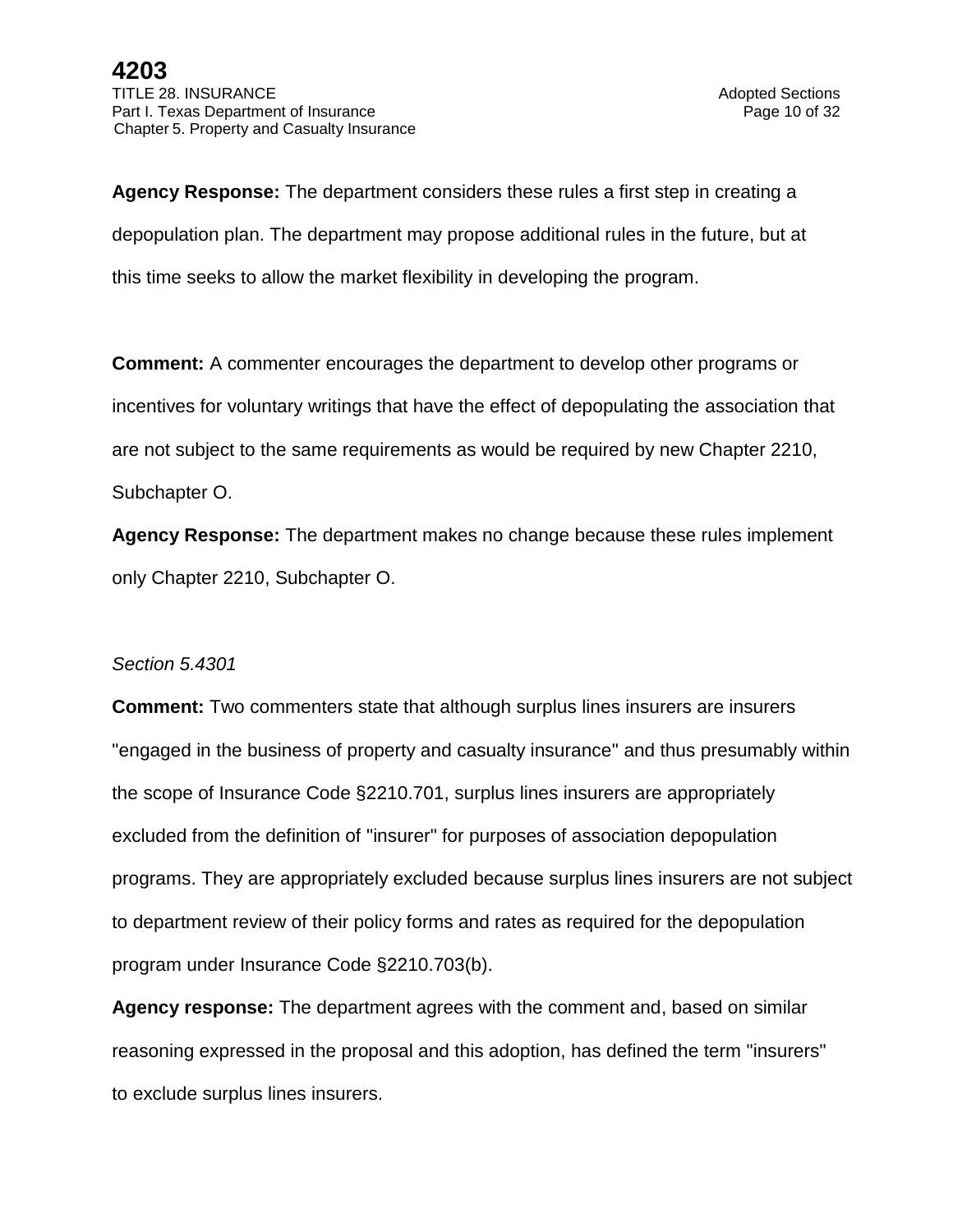**Comment:** Two commenters state that the benefit of guaranty fund coverage should not be considered in deciding whether surplus lines insurers should be allowed to participate in the depopulation programs, asserting that the surplus lines market is as financially healthy as – or healthier than – the admitted market. The commenters request that guaranty fund coverage not be considered. A commenter further submitted information on the financial health of the surplus lines industry.

**Agency response:** The department agrees that the reference to the guaranty fund is superfluous as it relates to the surplus lines industry or of any insurer in that industry, because surplus lines insurers are not defined as insurers within the scope of Insurance Code Chapter 2210, Subchapter O.

**Comment:** A commenter states it is unclear why otherwise excluded surplus lines insurers should be excluded from participating in the depopulation program as an alternative "necessary protection" for the association policyholder's existing agents from the assumed "significant burdens" involved in a surplus lines insurance policy transaction. The commenter provides details that property and casualty agents are involved in numerous surplus lines transactions.

**Agency response:** The department agrees that the reference to the additional agent requirements is superfluous as it relates to the surplus lines industry or of any surplus lines insurer, because surplus lines insurers are not included as insurers within the scope of Insurance Code Chapter 2210, Subchapter O.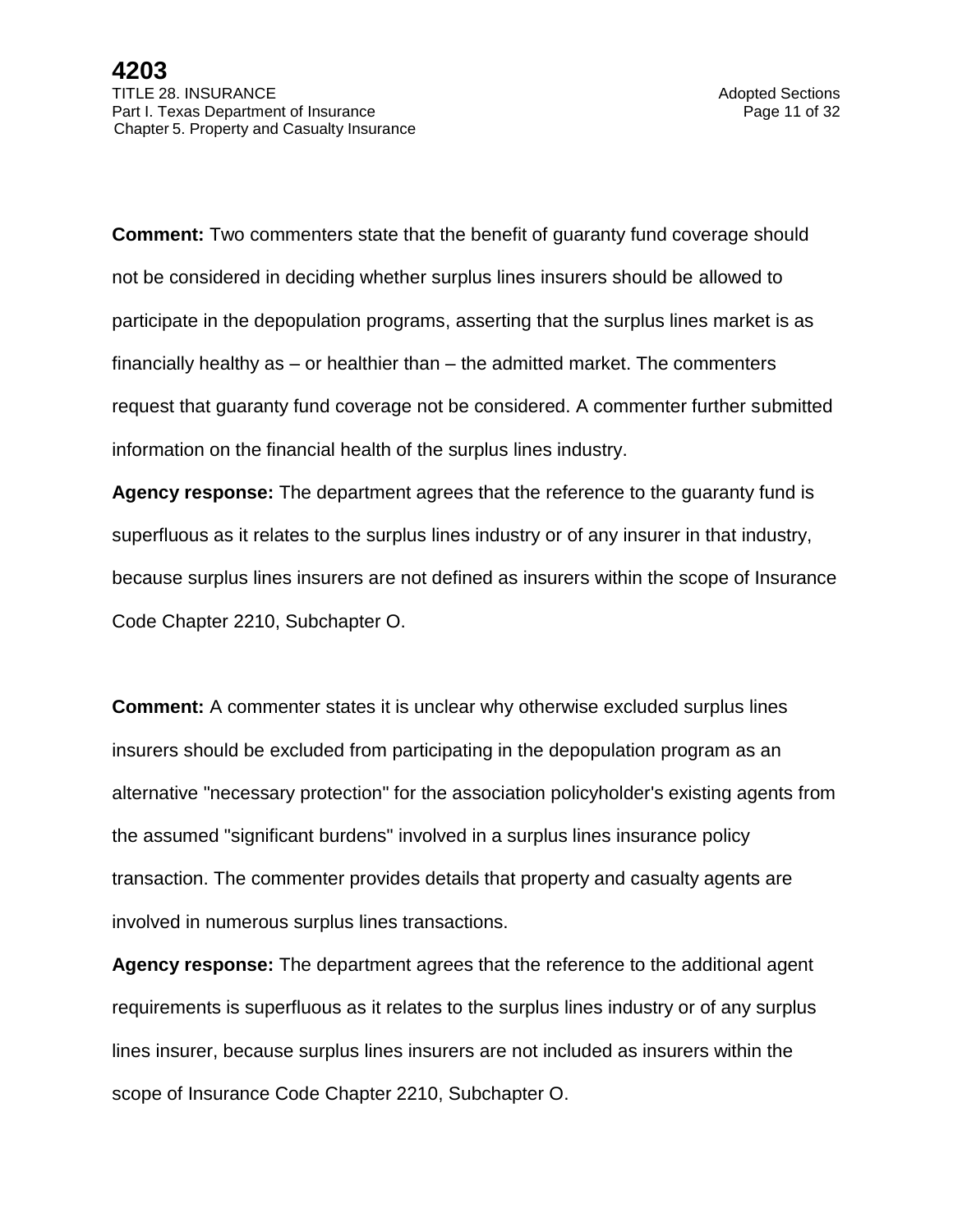**Comment:** A commenter recommends amending the definition of assumption reinsurance agreement to read: "[A] written agreement by an insurer authorized to engage in business in this state to where the responsibilities to assume claims and policy obligations of the association are transferred to the insurer, as further evidenced by an assumption certificate issued to the insured."

**Agency Response**: The department agrees in part and amends the definition to read: "[A] written agreement between the association and an insurer under which the association's legal and contractual obligations for certain association policies are transferred to the insurer by novation, as further evidenced by an assumption certificate issued to affected insureds."

**Comment:** A commenter recommends adding a definition for "assumption certificate" to mean an endorsement or other policy form issued to the insured that changes the name of the insurer to the assuming insurer.

**Agency Response**: The department believes that this definition is unnecessary and declines to make a change in response to the comment.

**Comment:** A commenter recommends adding a definition for "transfer" to mean any agreement other than a reinsurance agreement where the responsibilities to assume claims and policy obligations are transferred from the association to an insurer, as further evidenced by an endorsement or other certificate issued to the insured.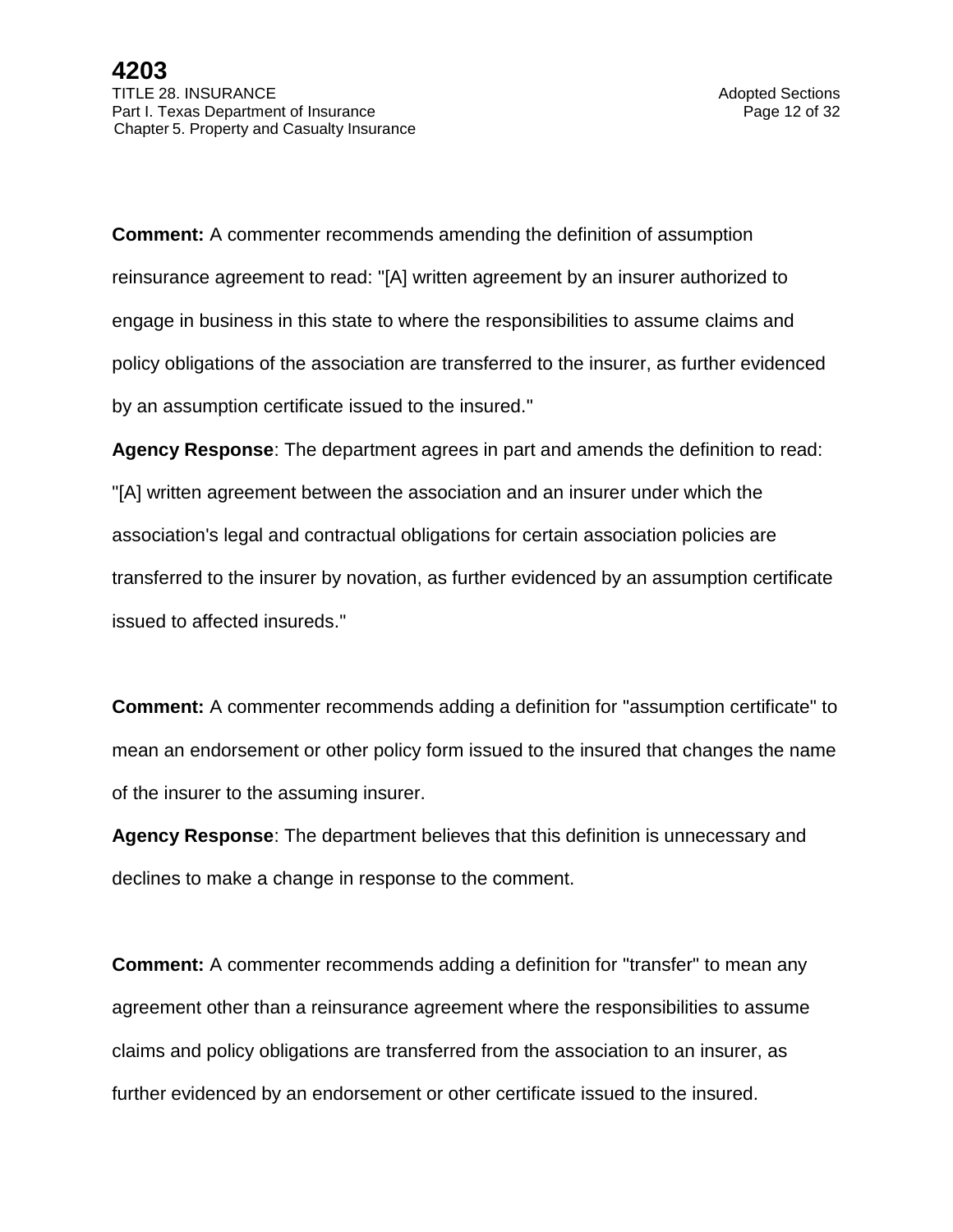**Agency Response:** As discussed in a previous response to comment, the department has added a definition of the term "transfer."

### *Section 5.4302*

**Comment:** A commenter is concerned that §5.4302(b) prohibits the provisions of Insurance Code Chapter 2210, Subchapter L-1, from applying to claims under assumed association policies while they are still on association paper and before they are renewed on the assuming insurer's paper, which is inconsistent with Insurance Code §2210.703(c).

**Agency Response:** The department agrees with the commenter that Insurance Code §2210.703(c) does not apply to the remaining term on novated policies. Insurance Code §2210.702(b) provides that "... the insurer is legally and contractually responsible for the association policy ceded to the insurer on the effective date...[and] the insurer shall administer the policy and process, adjust, and pay claims in accordance with the policy."

Section 5.4302 does not affect novated policies. It addresses only the filing of policy forms for approval. The use of those forms is stated in Insurance Code Chapter 2210, Subchapter O. The department has amended §5.4301 and §5.4302 to clarify this distinction, including removing references to "alternative windstorm and hail insurance."

**Comment:** A commenter requests that the department clarify that this section only applies to policies renewed under a depopulation plan.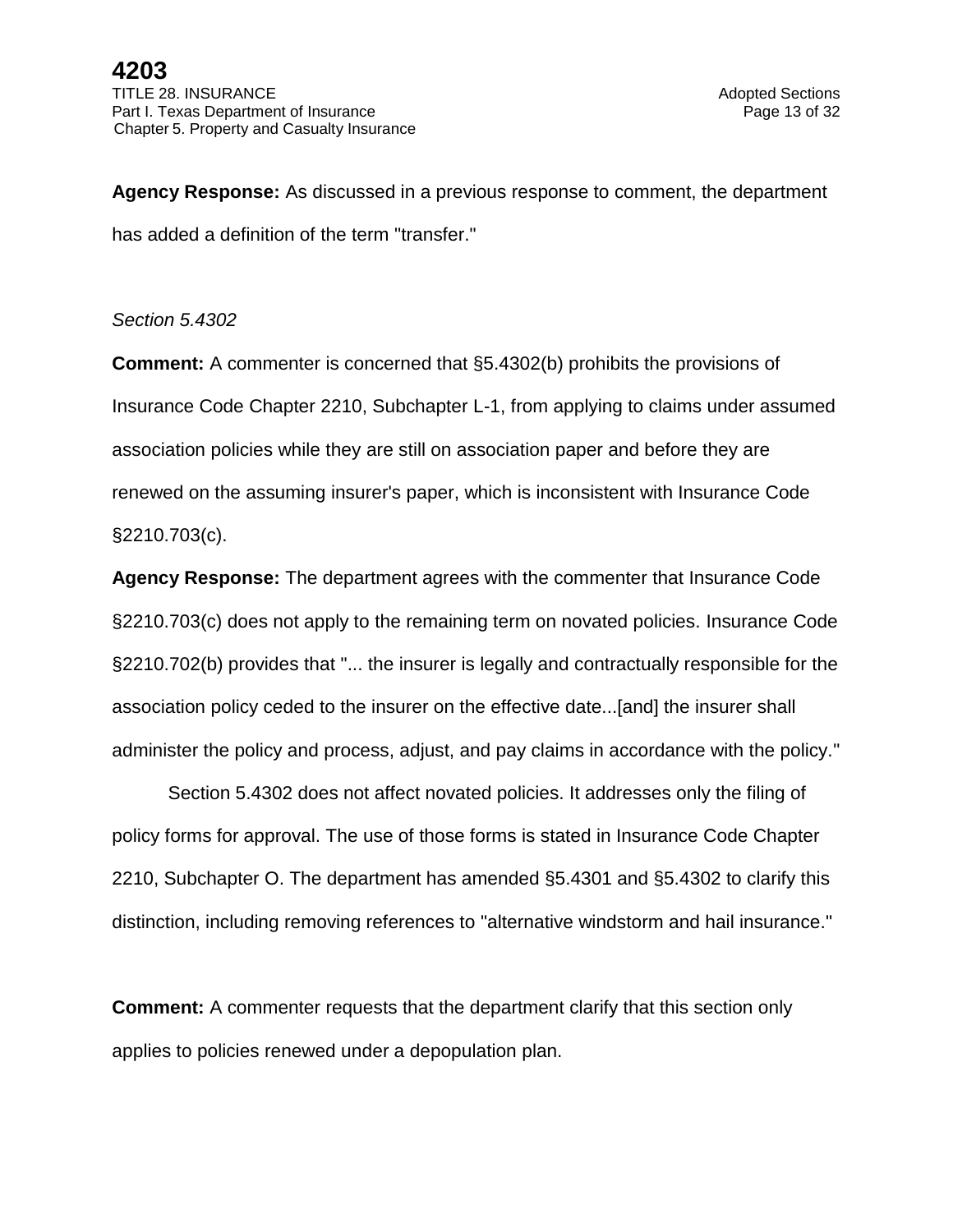**Agency response:** The department agrees that this section apples only to policies for use with depopulation plans and has revised the section to clarify this application.

### *Section 5.4304*

**Comment:** A commenter reads §5.4304 to require that the insurer that takes a policy out of association must either contract with or provide a limited service agreement to the current association policyholder's agent of record. The commenter asks if such contracts may use a managing general agent and requests that, if allowed, the insurer who accepts the risk remains ultimately responsible to meet the requirements of §5.4304.

**Agency Response:** The department agrees with the comment. Insurance Code §2210.704(b) and (c) require the insurer to contract with the agent. If the insurer remains bound to perform the agreement with the agent, the department does not believe that excluding managing general agents from the functions they are otherwise authorized to perform would be inconsistent with the statute. The department amends §5.4304(a) and adds §5.4304(d) in response to this comment.

**Comment:** A commenter suggests enlarging the definition of "insurer" to include the insurer's licensed and appointed managing general agent.

**Agency Response:** The department disagrees with the comment. While managing general agents have broad authority under Insurance Code Chapter 4053, they are not insurers. Including managing general agents within the scope of the definition of an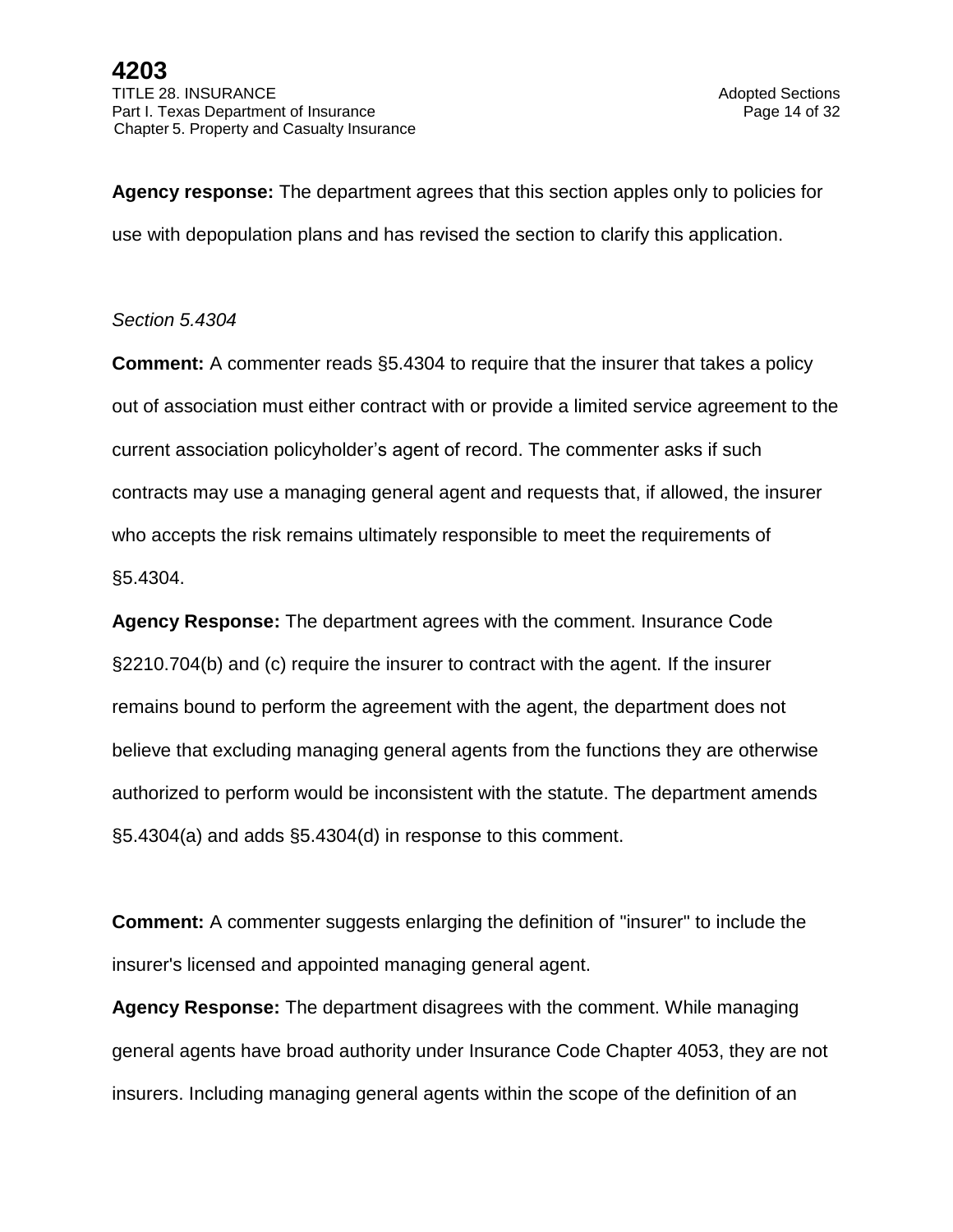insurer under Insurance Code Chapter 2210, Subchapter O, would exceed the authorized activities of a managing general agent.

**Comment:** A commenter asks what terms and conditions are referred to in §5.4304, because the association has no contracts with agents.

**Agency Response:** The rule incorporates the requirement in Insurance Code §2210.704(b). The department has clarified a typographical error in §5.4304(b) to clarify that the requirement refers to "the prevailing terms, conditions, and commissions of the agent that exist under the association plan of operation and guidelines at the time the policy is acquired or assumed by the insurer."

**Comment:** A commenter asks whether the assuming insurer is required to pay the same commissions at all subsequent renewals of the novated policy.

**Agency Response:** Section 5.4304(b) provides that the "limited service agreement must include the prevailing terms, conditions, and commissions of the agent that exist under the association plan of operation and guidelines at the time the policy is acquired or assumed by the insurer." The subsection further provides that "[T]he agreement will expire at the expiration of the third renewal of the insurer's policy."

**Comment:** A commenter asks if the assuming insurer is required to pay the association commission rate if the amount of work imposed on an agent is considerably less than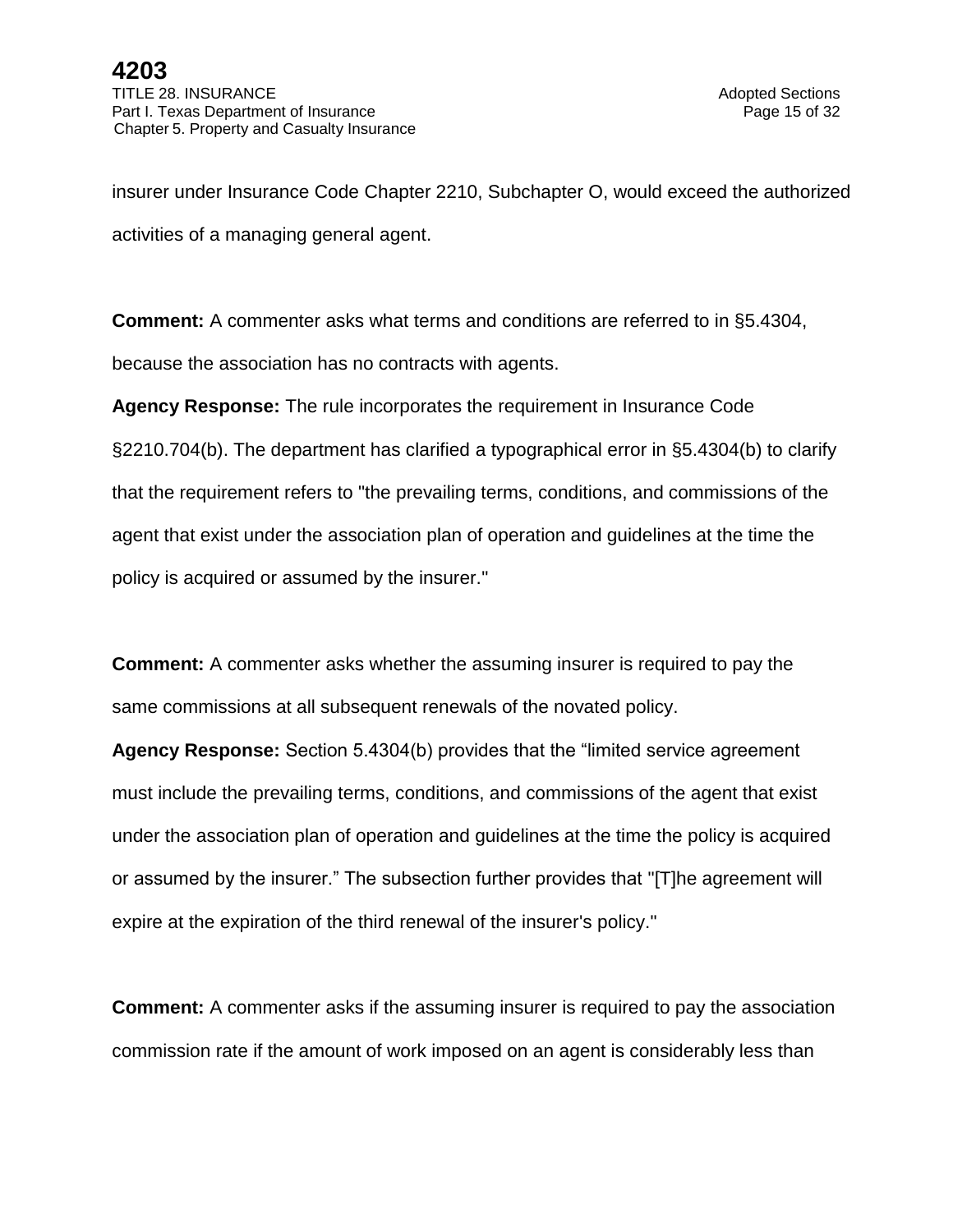required for the association. The commenter also asks what other guidelines will be required.

**Agency Response:** As addressed in a previous comment, this section incorporates this requirement in Insurance Code §2210.704(b) to "offer the policy through the agent of record for the association policyholder under the prevailing terms, conditions, and commissions of the agent." The statute does not provide an exception to that requirement. However, the parties maintain the ability to contract for other terms by mutual agreement.

#### *Section 5.4305*

**Comment:** Two commenters state concerns that an insurer must be a party to an approved depopulation program before it may access the electronic information repository, because §5.4305(e) appears to provide insurers access "only" for the purpose of providing insurance through the depopulation program.

**Agency response:** The department disagrees with the commenter's interpretation. Section 5.4305(e) restates Insurance Code §2210.704(a), which limits use of the repository information only for the purposes of Insurance Code Chapter 2210, Subchapter O. The section does not require that the insurer have an approved depopulation program before it can access the electronic information repository.

**Comment:** A commenter states that §5.4305 should be amended or eliminated, because the electronic information repository should be available to other voluntary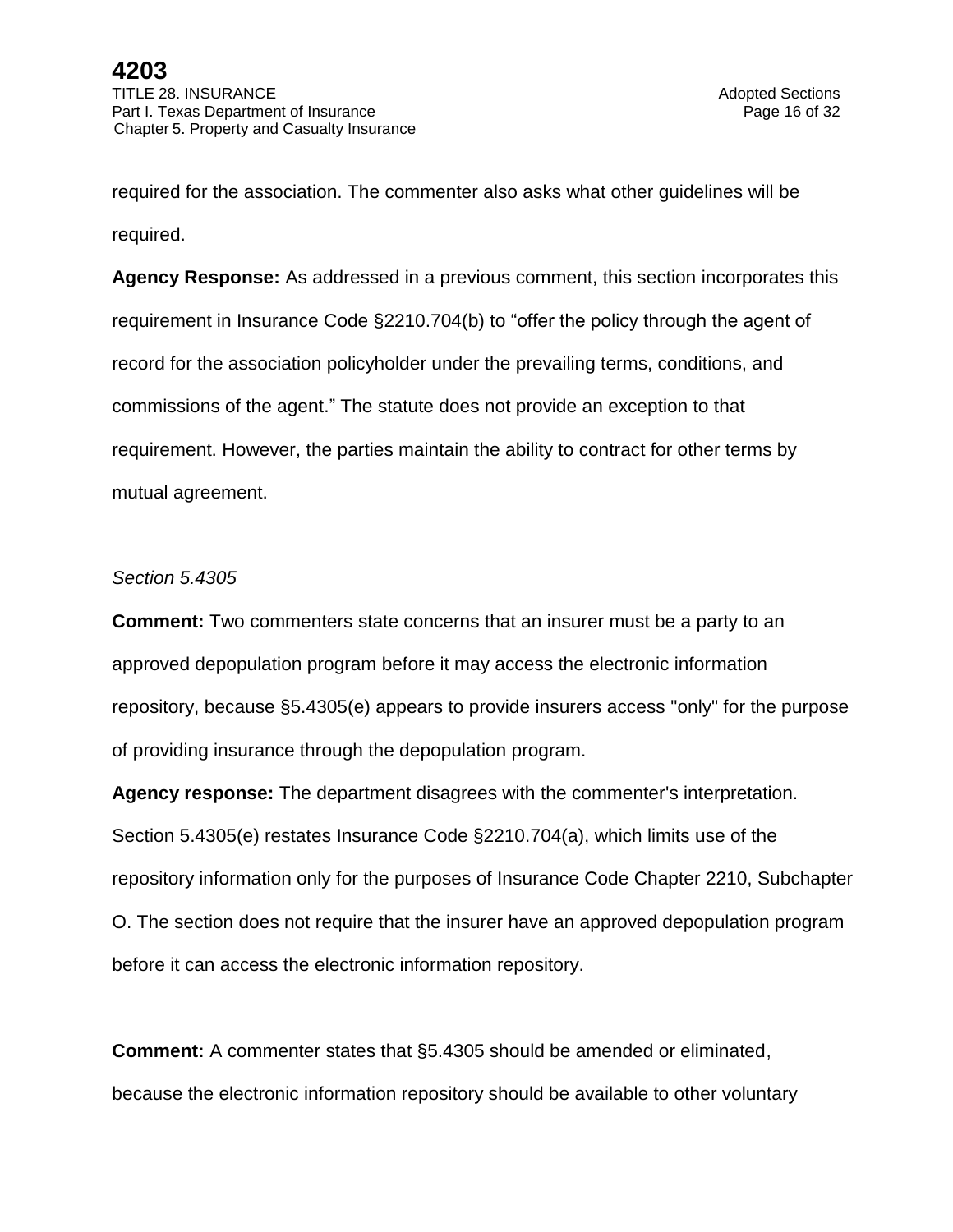incentive programs as contemplated in Insurance Code §2210.009. Another commenter suggests that §5.4305(e) should be amended to allow access to the electronic information repository to insurers "to voluntarily write business in the catastrophe area." **Agency Response:** The department disagrees. Insurance Code §2210.704(a) limits use of the electronic repository information to be used only for the purposes of depopulation under Insurance Code Chapter 2210, Subchapter O.

**Comment:** A commenter suggests that §5.4305(e) may be overbroad because it implies that other voluntary incentives may have to meet the definition of an "Alternative Texas Windstorm and Hail Insurance" policy.

**Agency Response:** As addressed in responses to comments concerning §5.4302, the department has revised §5.4305(e) and eliminated references to "alternative windstorm insurance." These revisions resolve the concern raised by this commenter.

#### *Section 5.4306*

**Comment:** A commenter states concern that the voluntary market depopulation program will allow for transfer of coverage by a means other than through offer and acceptance of coverage.

**Agency Response:** The department does not envision that voluntary market depopulation would be by a means other than offer and acceptance. However, to allow the association and insurers the flexibility to craft programs, the department declines to prescribe a specific process in these rules.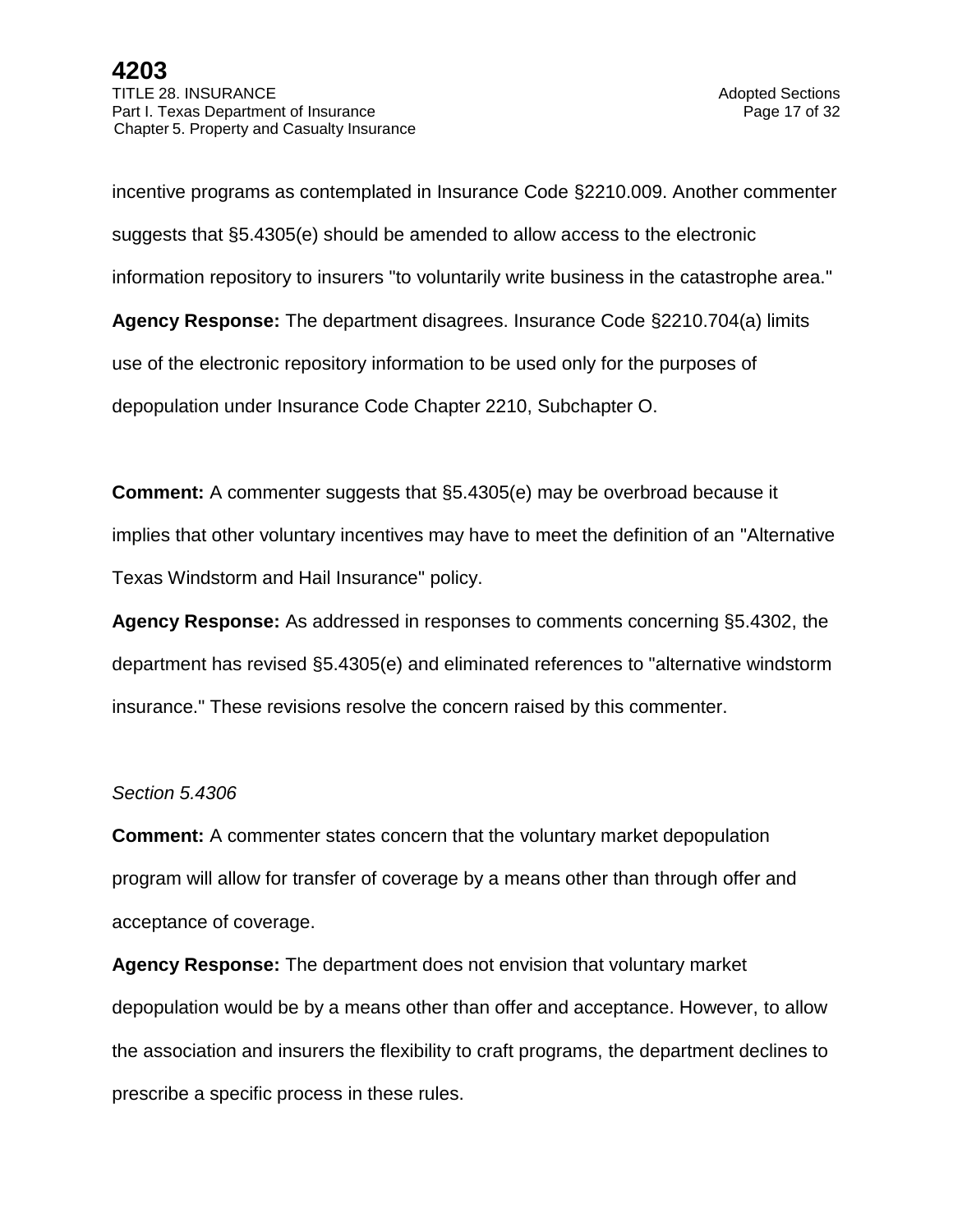**Comment:** Two commenters request that the section be amended to provide more clarity for the voluntary market transfers contemplated by Insurance Code Chapter 2210, Subchapter O, as a means of depopulation.

**Agency Response:** The department considers these rules a first step in creating a depopulation program. The department may propose additional rules in the future, but at this time declines to establish a specific process for voluntary market transfers in order to allow the association and the market flexibility in developing the program.

### *Section 5.4307*

**Comment:** A commenter suggests that the statutory six-month opt out period stated in §5.4307(b)(2) unduly prolongs the process of moving risks to the assuming reinsurer's paper and entails a protracted period during which the association and the assuming reinsurer must account for risks and premiums. The commenter proposes allowing the assuming reinsurer to renew the association policies on its own paper during the opt out period, construing the policyholder's payment of the premium as consent to the assumption and a waiver of the remaining opt out period.

**Agency response:** The department declines to change §5.4307(b)(2), because Insurance Code §2210.705 requires that the six-month opt out period be included in assumption reinsurance agreements.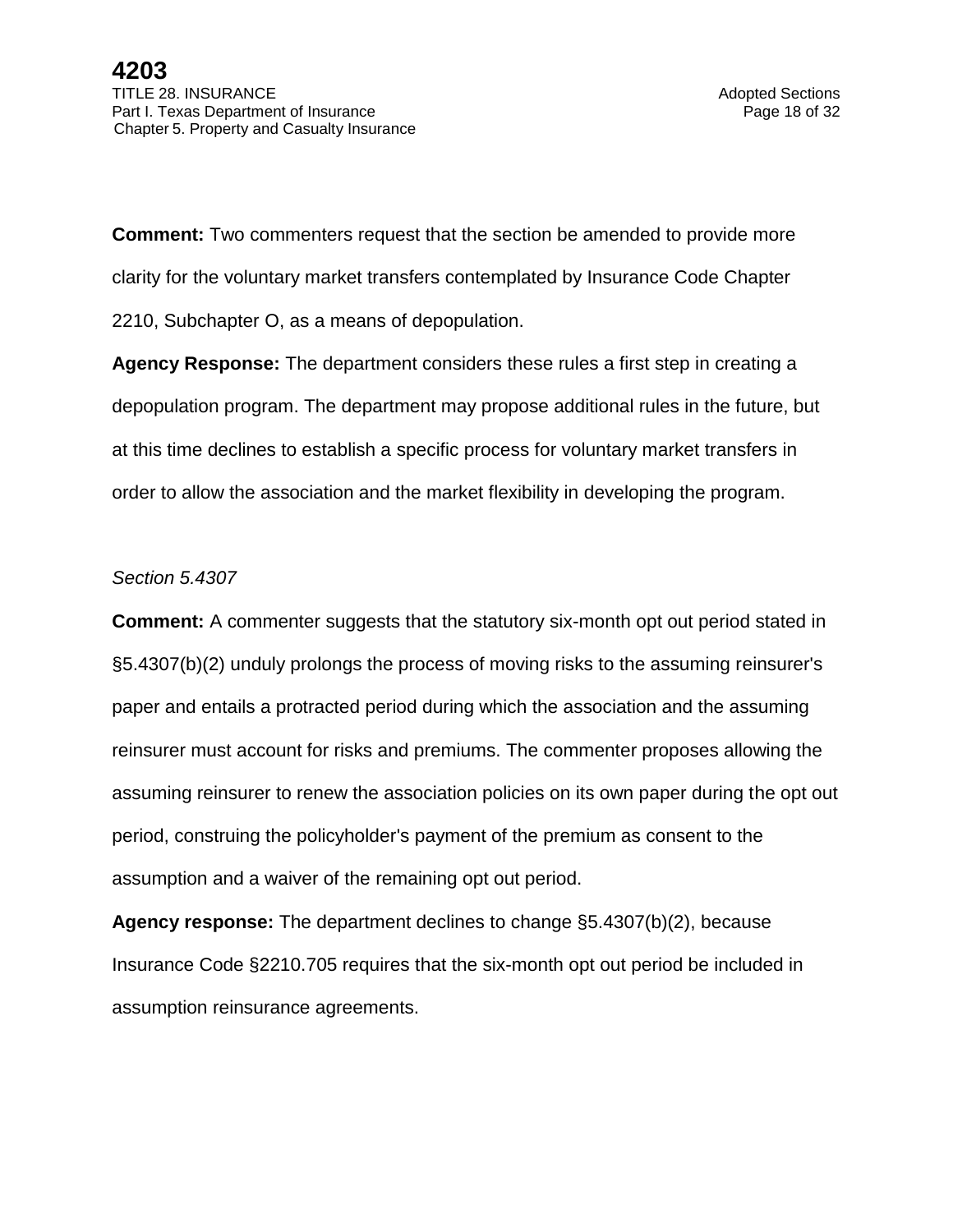**Comment:** A commenter requests that the department amend §5.4307(b)(3) to provide that earned premium held in a trust account pending the expiration of the opt out period in the assumption reinsurance program is an admitted asset of the association.

**Agency response:** Insurance Code, Chapter 2210, Subchapter O, does not address the statutory accounting aspects of depopulation; other statutes and rules govern statutory accounting. Therefore, §5.4307(b)(3) is not the appropriate place to define what is included as an admitted asset of an association, and the department will not amend the depopulation rule as requested.

**Comment:** A commenter is concerned that strict interpretation of the requirement in §5.4307(b)(3) that earned premium on a reinsured policy be held in trust through May 31 may create issues with devising a workable reinsurance assumption program. The commenter is concerned that the assuming insurer might begin handling claims on assumed policies beginning December 1, but be in the difficult position of incurring claims costs against policies for which the insurer has received no premium. The commenter proposes allowing the premium in trust to be released to the assuming insurer monthly, as it is earned, between December 1 and May 31. The commenter believes that this proposed solution is consistent with the letter and the spirit of the law. **Agency Response:** The department declines to make a change, because the incremental release of earned premium held in trust directly conflicts with the Insurance Code §2210.705(3) requirement that assumption reinsurance agreements include language that has been incorporated in §5.4307(b)(3).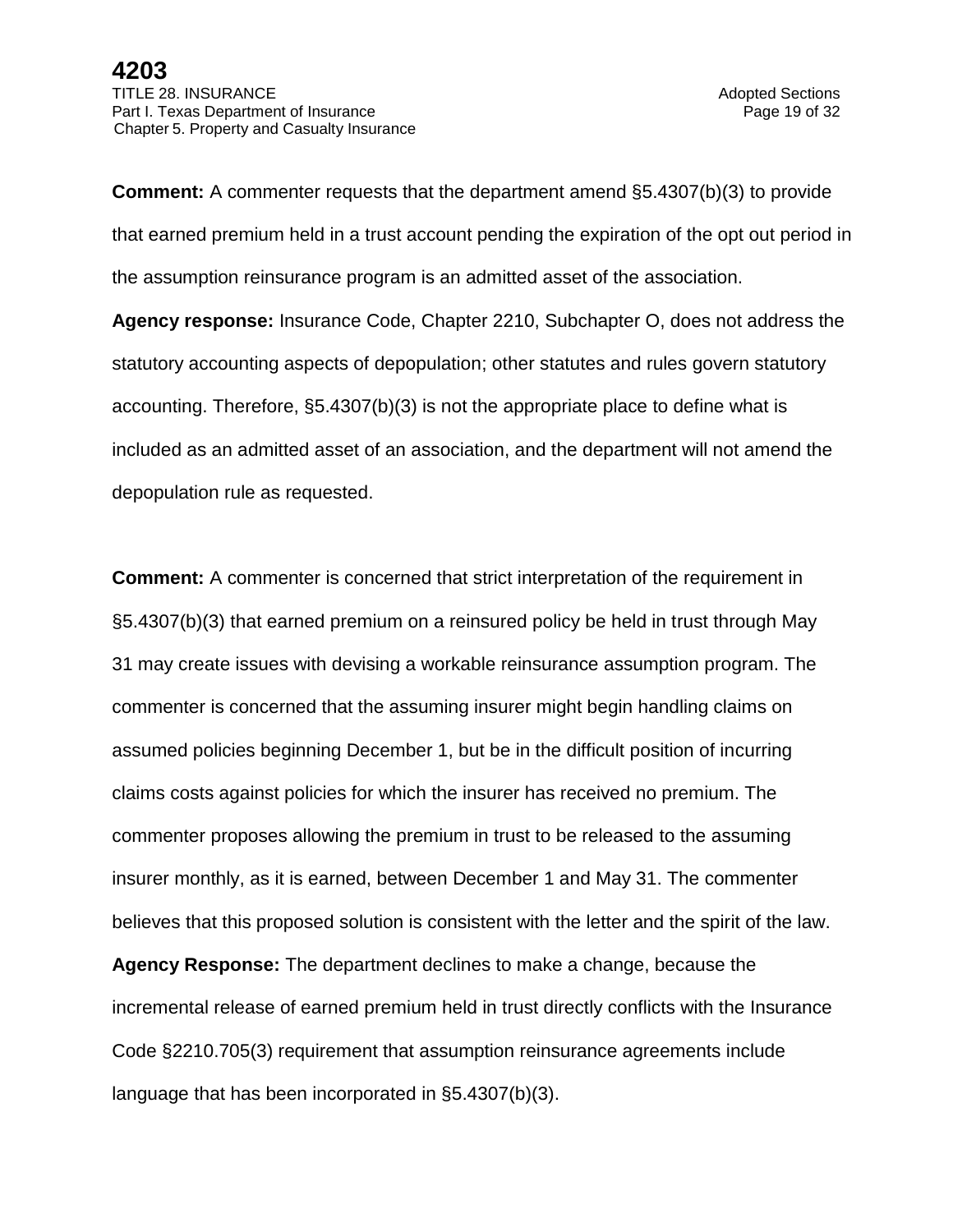**Comment:** A commenter requests that the department amend §5.4307 to clarify that the "assuming insurer will report premiums and losses associated with the novated policies in the assumption reinsurance agreement as direct business on the Exhibit of Premiums and Losses (Statutory Page 14) - Texas and other pages in the Annual Statement filed with the department."

**Agency response:** Insurance Code, Chapter 2210, Subchapter O, does not address the reporting aspects of depopulation. Annual report guidelines are addressed in other statutes and rules including 28 TAC §7.18 and §7.68. The department declines to make amend the rule to make this change.

### *Section 5.4308*

**Comment:** A commenter asks what contracts, other than public securities agreements, are being referred to in §5.4308.

**Agency Response:** The department has amended the section to clarify that the section applies only to contracts covered by Insurance Code §2210.616.

# **4. NAMES OF THOSE COMMENTING ON THE PROPOSAL.**

**For, with changes:** Independent Insurance Agents of Texas; Insurance Council of Texas; Office of Public Insurance Counsel; Texas Windstorm Insurance Association; Weston Insurance Company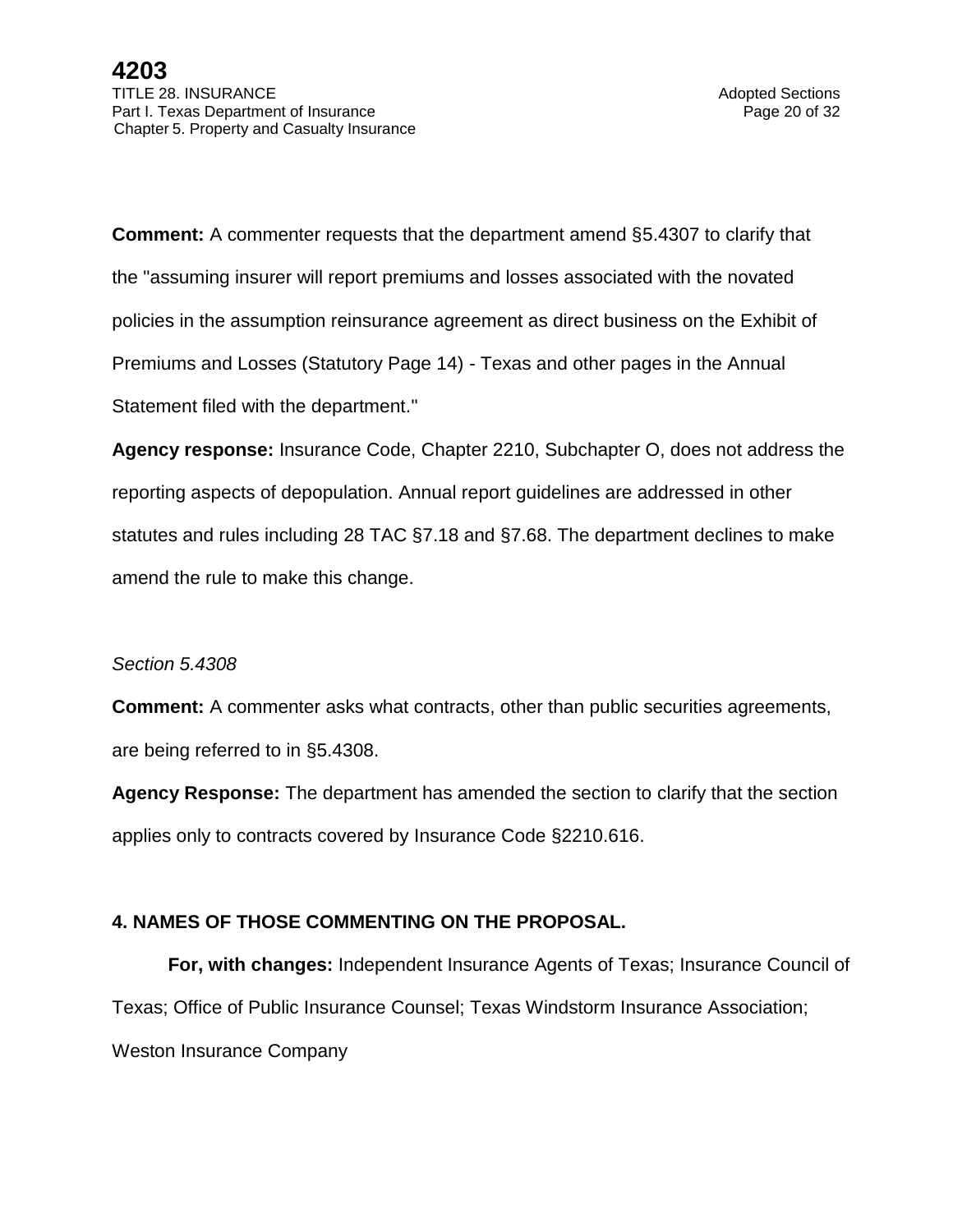**Neither for nor against:** National Association of Professional Surplus Lines Offices; Texas Surplus Lines Association

**5. STATUTORY AUTHORITY.** The new sections are proposed under Insurance Code §§2210.008 2210.701 - 2210.705, and 36.001. Section 2210.008(b) provides that the commissioner may adopt rules as reasonable and necessary to implement Insurance Code Chapter 2210. Section 2210.701 provides that the association, subject to commissioner approval, must administer depopulation programs under Chapter 2210, Subchapter O. Section 2210.702 provides that the commissioner will, by rule, establish what information the Texas Windstorm Insurance Association must make available to insurers participating in assumption reinsurance.

Section 2210.703 requires an insurer to renew coverage with generally comparable coverage and premiums to the association policy as determined by commissioner rule. Section 2210.704 provides that an insurer may use information concerning a specific policy or insured provided by the association under §2210.702(a) only for the purposes of Chapter 2210, Subchapter O; and that if an insurer elects to renew a policy for an association policyholder identified from information provided to the insurer under §2210.702, the insurer must offer the policy through the insurance agent of record for the association and the insurer must allow the policyholder's agent to enter into a limited service agreement with the insurer.

Section 2210.705 provides that the commissioner will, by rule, establish the procedure by which reinsured policies are transferred, addressing not only enumerated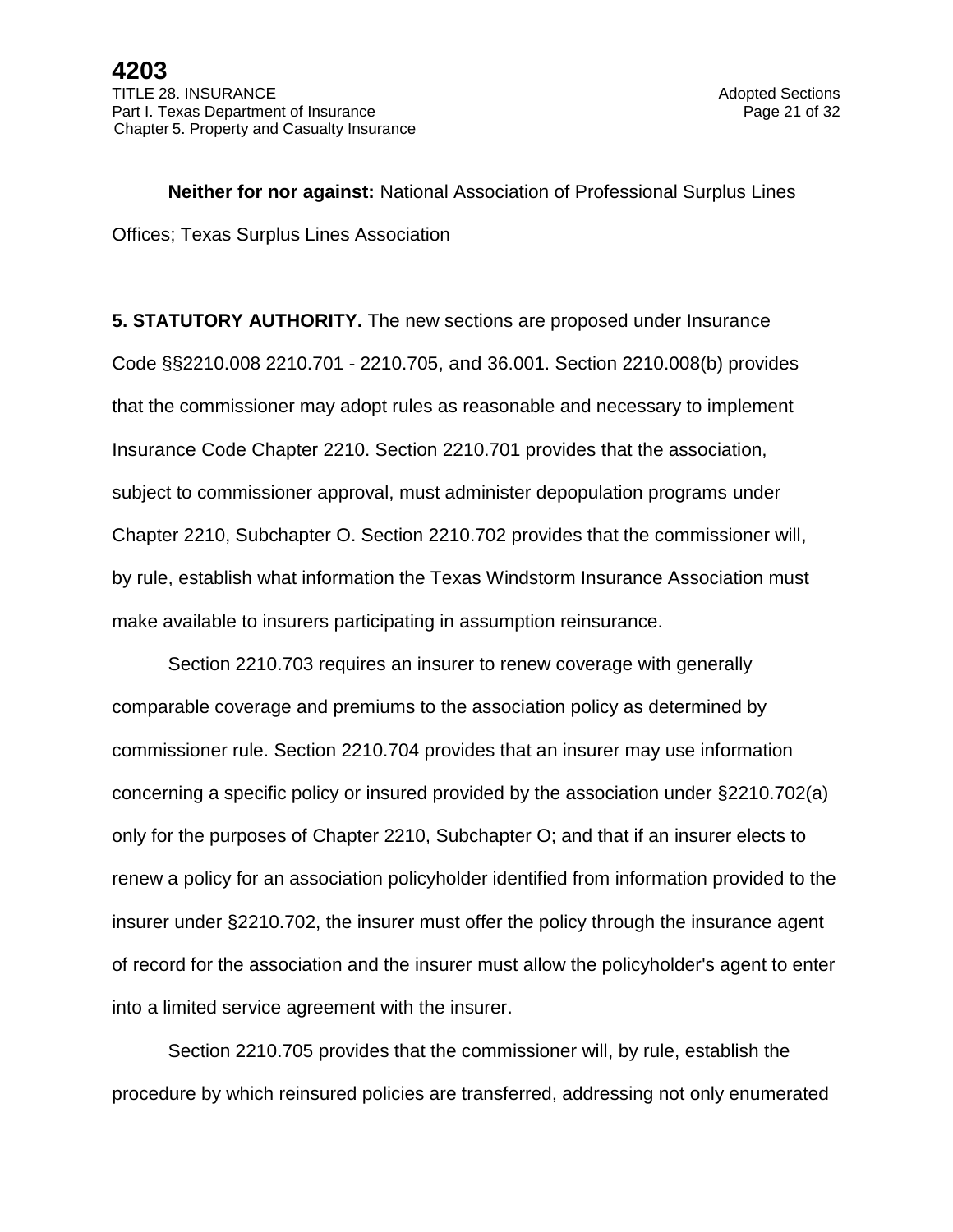concerns but also any other requirements as the commissioner determines necessary for the protection of policyholders and the policyholders' agents. Section 36.001 authorizes the commissioner to adopt any rules necessary and appropriate to implement the powers and duties of the department under the Insurance Code and other laws of this state.

**6. CROSS REFERENCE TO STATUTE.** Proposed §§5.4301 - 5.4309 affect the following statutes: Insurance Code §§2210.701 - 2210.705.

# **7. TEXT.**

### **DIVISION 5. DEPOPULATION.**

**§5.4301. Definitions**. The following terms, when used in connection with this division and Insurance Code Chapter 2210, Subchapter O, mean the following:

(1) Association--The Texas Windstorm Insurance Association.

(2) Assumption reinsurance agreement--A written agreement between the association and an insurer under which the association's legal and contractual obligations for certain association policies are transferred to the insurer by novation, as further evidenced by an assumption certificate issued to affected insureds.

(3) Department--Texas Department of Insurance.

(4) Generally comparable coverage--Coverage described in §5.4303 of

this title.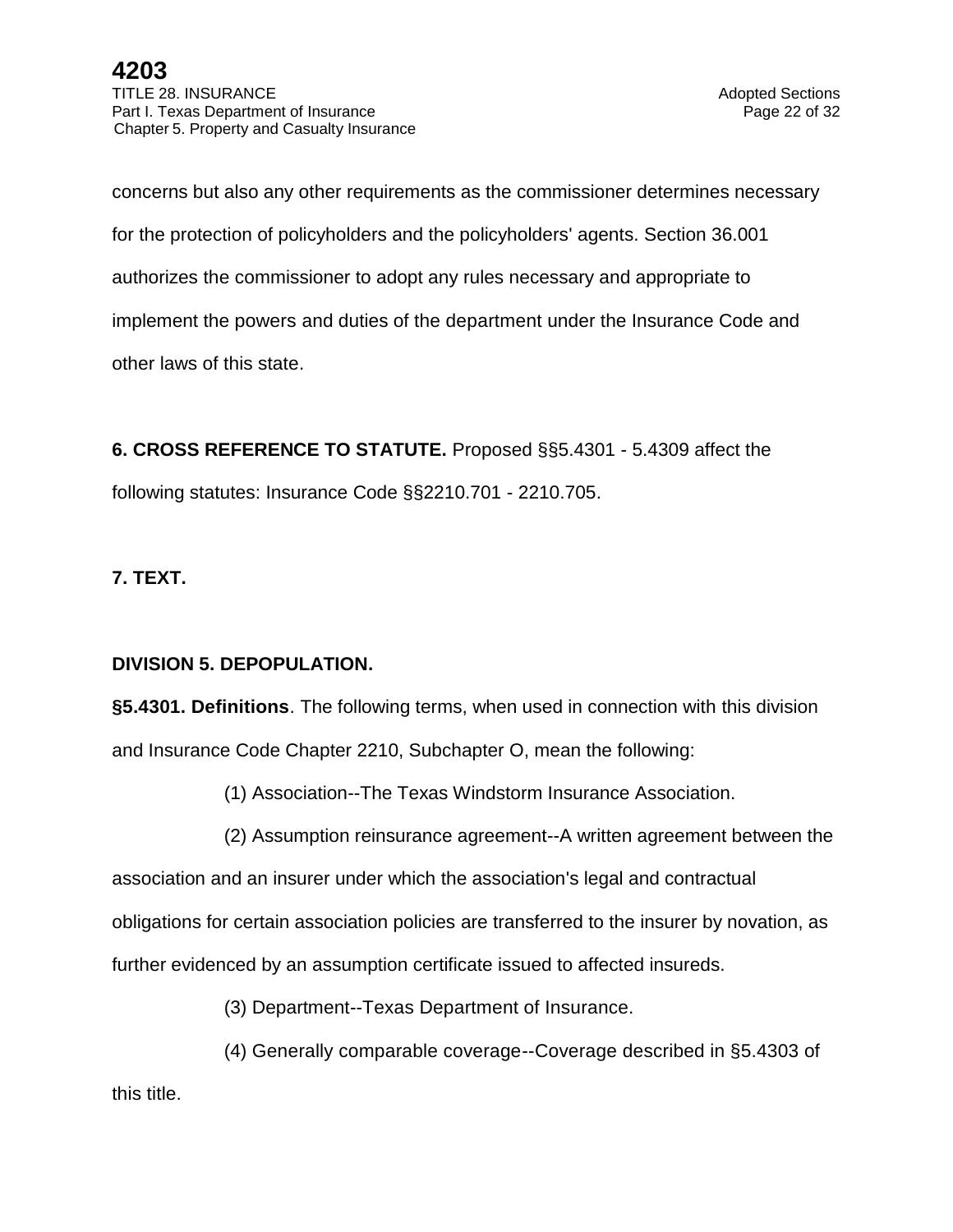(5) Electronic information repository--Association policyholder information database described in §5.4305 of this title. (6) Insurer--An insurer authorized to engage in the business of insurance

in Texas and to write property insurance. This does not include an eligible surplus lines insurer.

(7) Limited service agreement--An agreement described in §5.4304 of this

title.

(8) Transfer--The shifting of an association policyholder's windstorm and

hail insurance coverage from the association to an insurer who has identified the association policyholder using the electronic information repository.

### **§5.4302. Policy Forms, Endorsements, and Rates.**

(a) Policy forms and endorsements offered by insurers for voluntary market and assumption reinsurance programs under §5.4306 or §5.4307 of this title must be approved by the department. This section does not apply to the remaining term of a novated policy.

(b) Insurance Code Chapter 2210, Subchapter L-1, does not apply to policy forms and endorsements offered by insurers under this section.

(c) Except as provided in Insurance Code Chapter 2210, the terms of the policy forms and endorsements offered by insurers for voluntary market and assumption reinsurance programs must comply with the Insurance Code, including Chapter 551, Subchapters A, C, and D.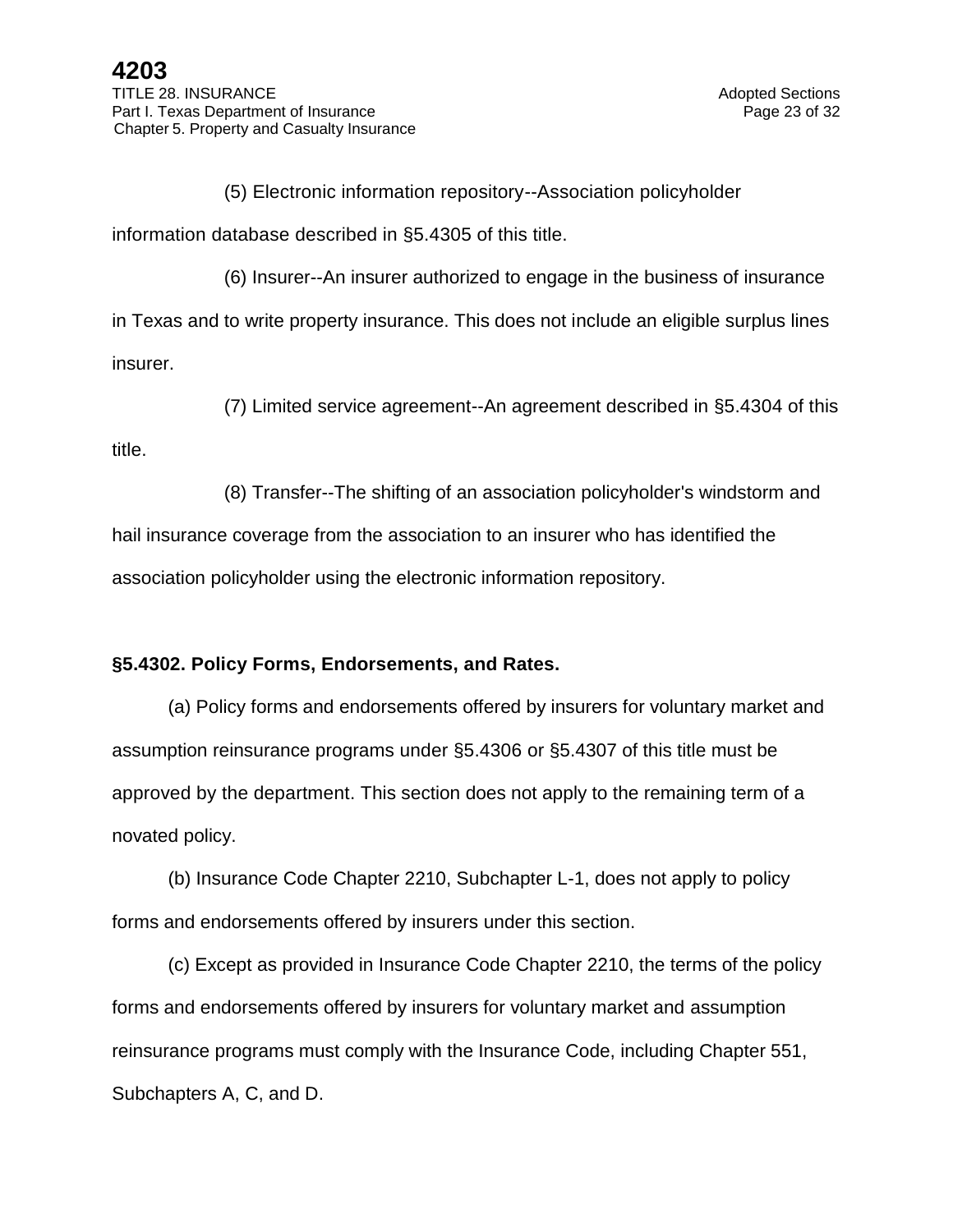(d) Insurers must submit the policy forms and endorsements offered by insurers for voluntary market and assumption reinsurance programs under Insurance Code Chapter 2301 and Chapter 5, Subchapter M, of this title.

(e) Rates for policy forms and endorsements offered by insurers for voluntary market and assumption reinsurance programs are subject to the requirements in Insurance Code Chapter 2251. In addition to information required under Chapter 5, Subchapter M of this title, when submitting rates for policy forms and endorsements offered by insurers for assumption reinsurance programs under Insurance Code §2210.703 and §5.4307 of this title, insurers must provide an exhibit that demonstrates that each rate filed by the insurer is no more than 115 percent of the corresponding rate charged by the association.

**§5.4303. Generally Comparable Coverage.** As used in this division and Insurance Code Chapter 2210, Subchapter O, a policy provides generally comparable coverage if the policy provides the same basic coverage(s) as the assumed association policy, including the endorsements included in the assumed association policy. For example, a policy does not provide generally comparable coverage if:

(1) the association policy provided coverage on a replacement cost basis, and the policy being offered by the insurer only provides coverage on an actual cash value basis;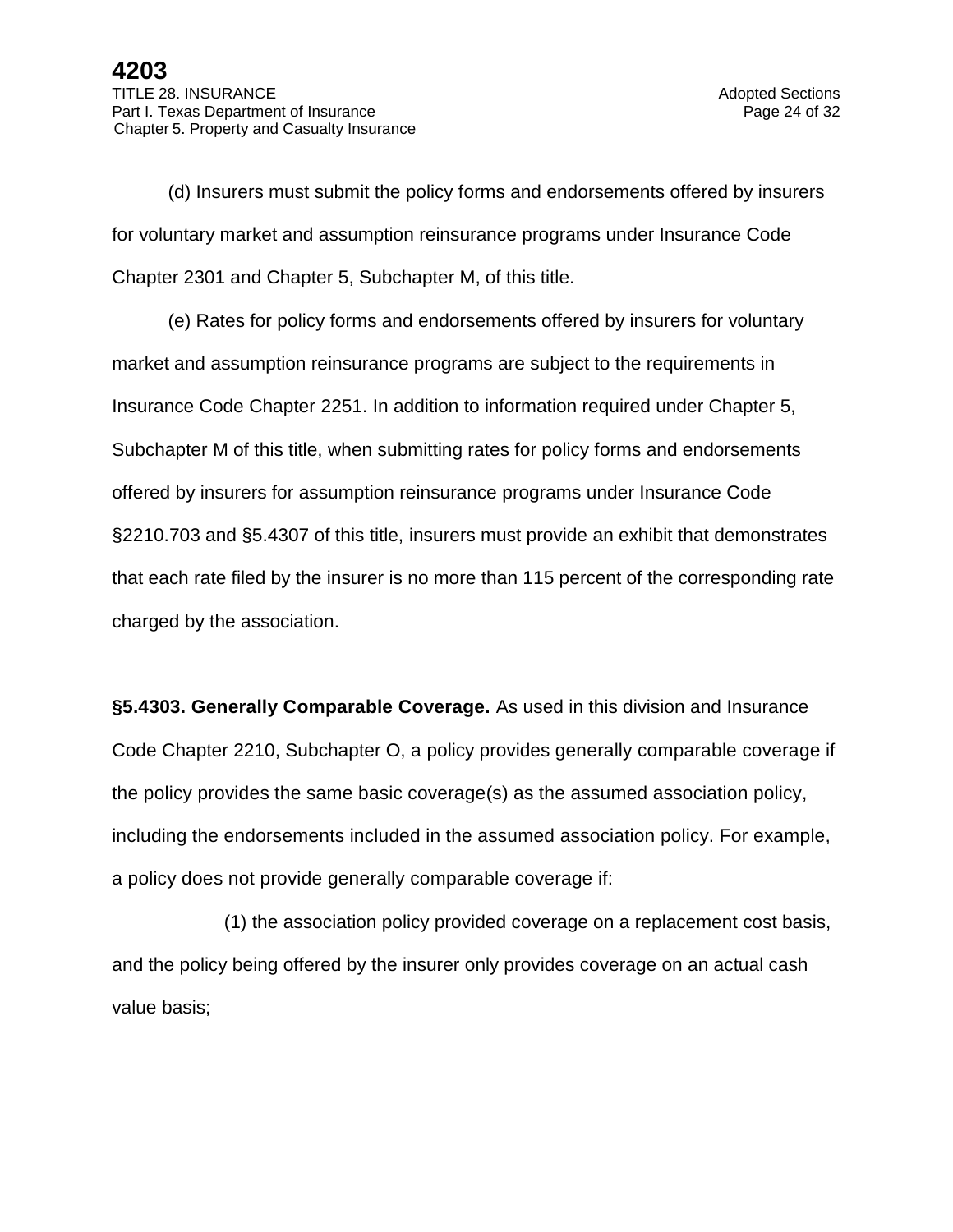(2) the association policy provided a certain windstorm and hail deductible amount, and the minimum windstorm and hail deductible amount on the policy being offered by the insurer is in excess of that amount; or

(3) the association policy provided policy limits in excess of the limits on the policy offered by the insurer.

### **§5.4304. Limited Service Agreement.**

(a) A limited service agreement is an agreement between an insurer or its managing general agent and the agent of record on an association policy being acquired or assumed by the insurer, and which provides that the agent continue to provide service to the policyholder as authorized under Insurance Code Chapter 2210, Subchapter O.

(b) A limited service agreement must include the prevailing terms, conditions, and commissions of the agent that exist under the association plan of operation and guidelines at the time the policy is acquired or assumed by the insurer. The agreement will expire at the expiration of the third renewal of the insurer's policy.

(c) An appointment is not required for a limited service agreement if the agent only services association policies that have been assumed or transferred under this division and Insurance Code Chapter 2210, Subchapter O.

(d) This section does not prohibit the agent and insurer from agreeing to enter into an appointment and agent agreement on different terms.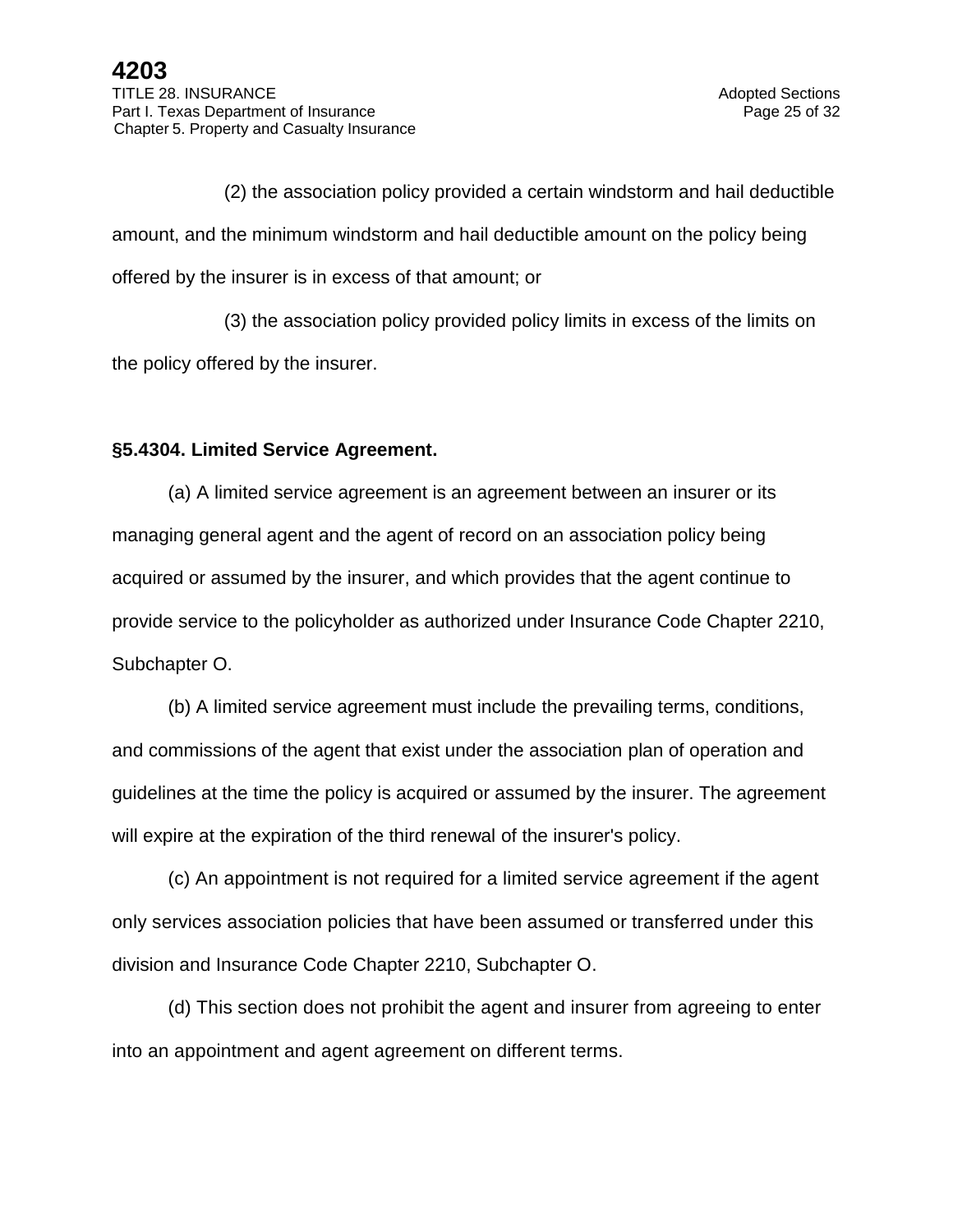(e) An insurer must be bound by the terms of a limited service agreement entered into by its managing general agent in accordance with subsection (a) of this section.

## **§5.4305. Electronic Information Repository.**

(a) The association must:

(1) create an electronic information repository containing the information listed in §5.4309 of this title; and

(2) update the electronic information repository with current policy data through the prior month-end not later than the 15th day of the current month.

(b) The association must prepare a written confidentiality agreement that governs obligations of insurers who access the electronic information repository. An insurer must enter into the written confidentiality agreement before the association may grant the insurer access to the electronic information repository. The written agreement and signatures indicating acceptance of the terms of the agreement may be in an electronic format.

(c) The association must not contract to provide or otherwise allow any agent, managing general agent, administrator, or person other than an insurer that has entered into the confidentiality agreement to access the electronic information repository.

(d) An insurer must not allow any agent, managing general agent, administrator, affiliate, other insurer, or any other person to access the electronic information repository.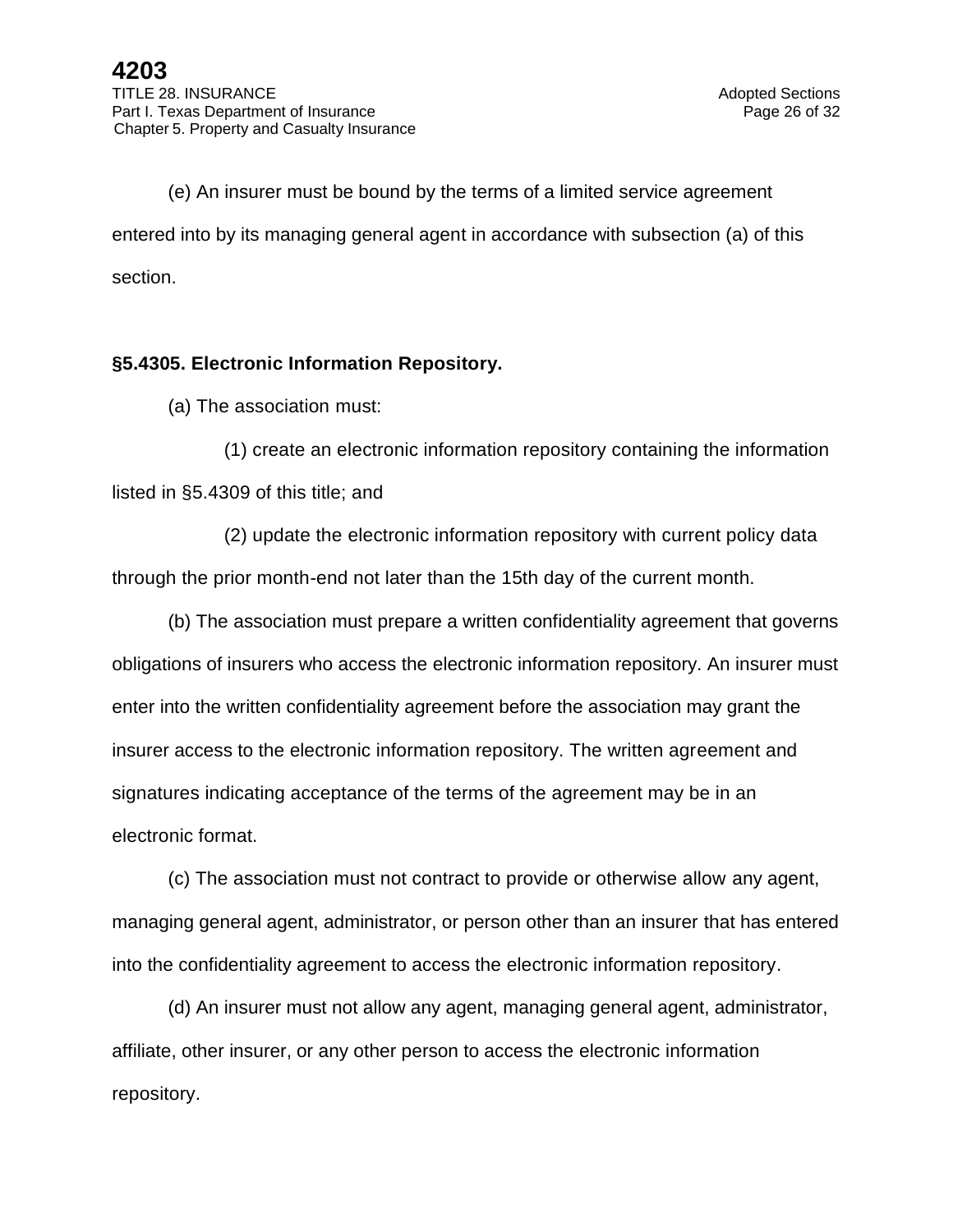(e) An insurer may access the electronic information repository only for the purpose of providing windstorm and hail insurance to association policyholders either through a voluntary market depopulation program approved under §5.4306 of this title or assumption reinsurance program under §5.4307 of this title.

## **§5.4306. Voluntary Market Depopulation Program.**

(a) Except as provided in §5.4307 of this title, the association and an insurer must submit to the department for approval any depopulation program that encourages the transfer of association policies to insurers through the voluntary market. The submission must include all necessary documents, including notices and policy forms.

(b) The program must provide necessary protections for the policyholders and policyholders' agents, including Insurance Code §2210.704(b).

(c) An insurer and the association must not proceed with the voluntary market depopulation program, and it is not effective unless the commissioner approves the program in writing.

# **§5.4307. Assumption Reinsurance Program.**

(a) An insurer and the association must submit to the department the written assumption reinsurance program, including the assumption reinsurance agreement and all necessary documents, including notices and policy forms evidencing generally comparable coverage and premiums, to allow the department to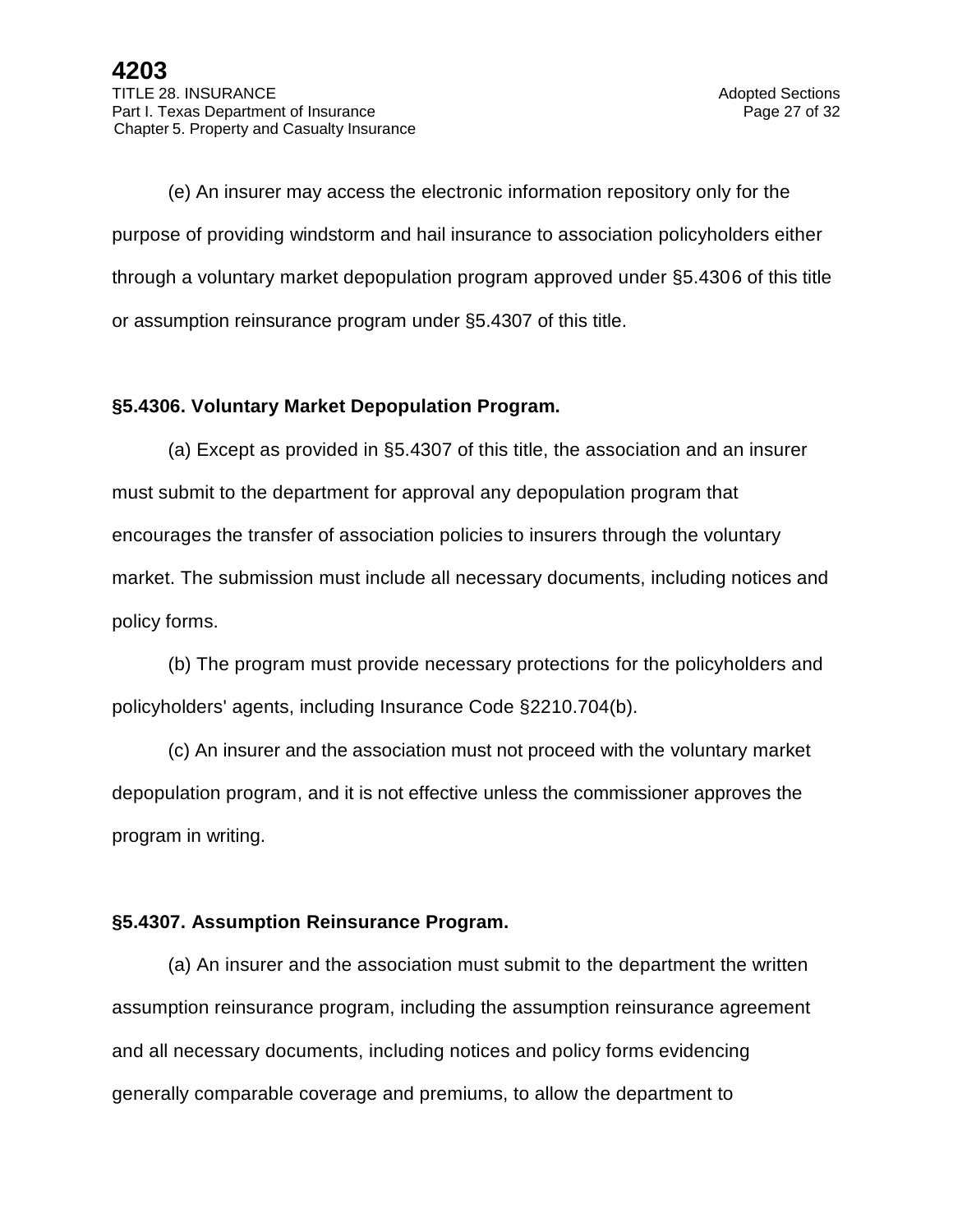determine that policyholders and the policyholders' agents have the necessary protections.

(b) The assumption reinsurance program and assumption reinsurance agreement must comply with Insurance Code Chapter 2210, Subchapter O. The assumption reinsurance agreement must include:

(1) an offer commencement date of December 1;

(2) the opportunity for the policyholder to opt out of the assumption

reinsurance agreement on or before May 31;

(3) a transfer of the earned premium on a reinsured policy to a trust

account to be held until the expiration of the policyholder opt-out period when the earned premium for the final reinsured policy will be transferred to the insurer;

(4) a period of not less than 60 days for the agent of record to accept an

appointment or other written agreement with the insurer; and

(5) the effective date of the assumption.

(c) The insurer and the association must not proceed with the assumption reinsurance program, and it is not effective unless the commissioner approves the assumption reinsurance program in writing.

**§5.4308. Effect on Existing Contracts.** The association may not enter into a voluntary market depopulation program or assumption reinsurance agreement that would violate Insurance Code §2210.616. The association must demonstrate compliance with the section in each filing under §5.4306 or §5.4307 of this title.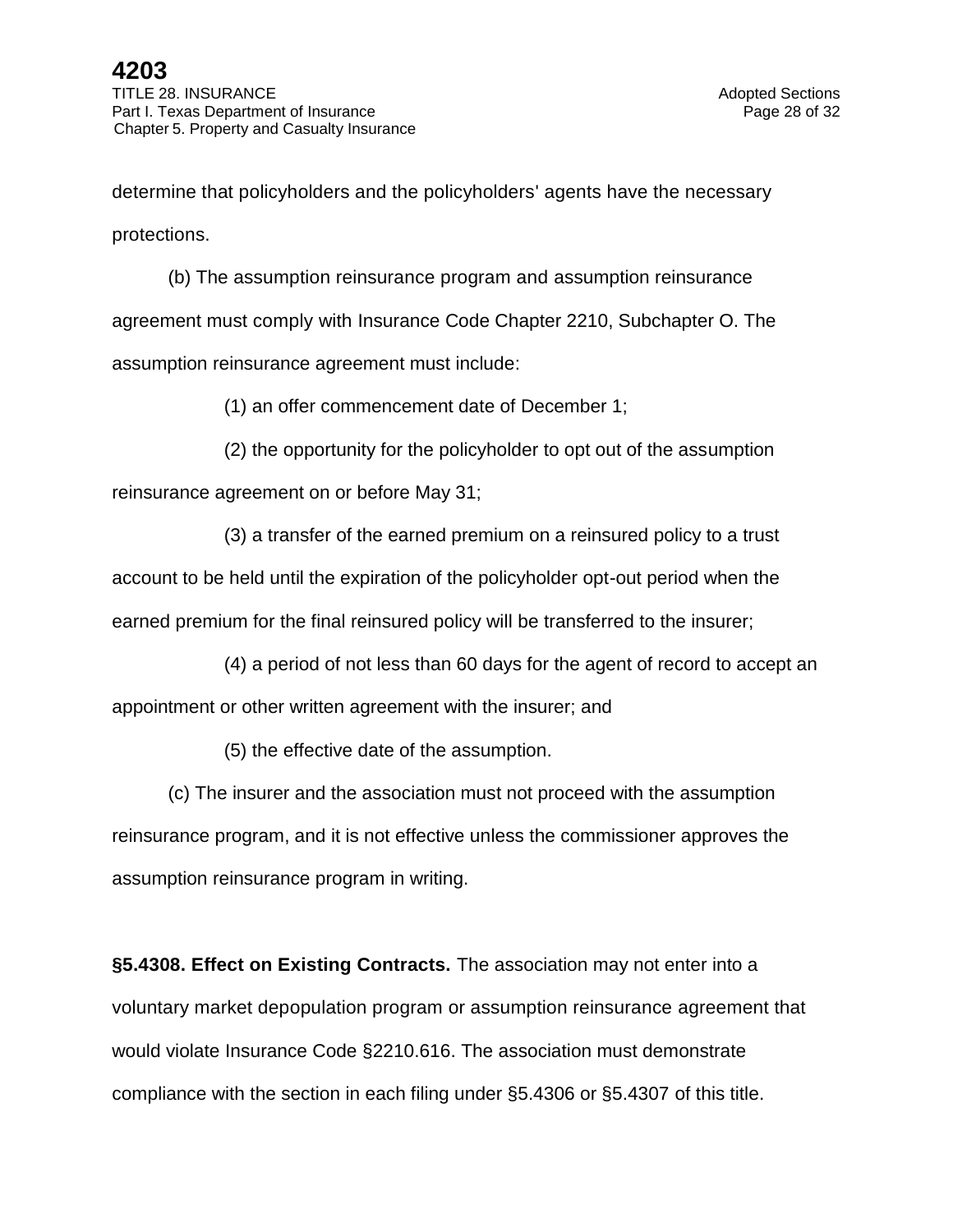# **§5.4309. Repository Information.** The association must make the following

information available through the electronic information repository:

- (1) Policy Expiration Date;
- (2) Policy ID;
- (3) Policy Holder Name;
- (4) Mailing Address;
- (5) Item Number;
- (6) Item Description;
- (7) Premium;
- (8) Structure Coverage Amount;
- (9) Contents Coverage Amount;
- (10) Deductible;
- (11) Coinsurance;
- (12) Construction Type;
- (13) Roof Type;
- (14) Total Area;
- (15) Stories;
- (16) Risk Location Address;
- (17) City;
- (18) County;
- (19) Zip;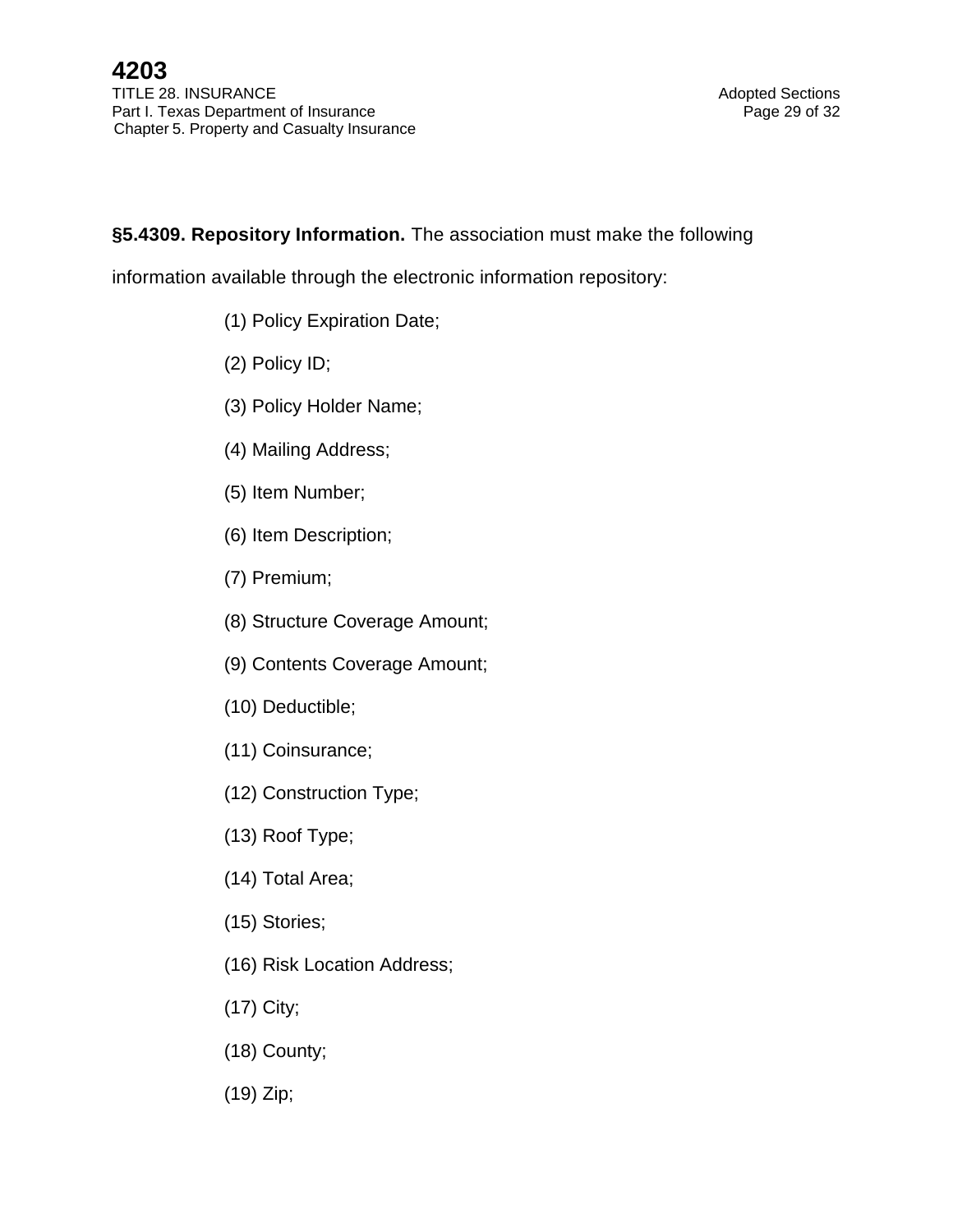# **4203**

TITLE 28. INSURANCE Adopted Sections Part I. Texas Department of Insurance **Page 30 of 32** Page 30 of 32 Chapter 5. Property and Casualty Insurance

- (20) Occupancy;
- (21) Primary/Secondary;
- (22) Replacement Cost;
- (23) Cash Value;
- (24) Companion Policy Type;
- (25) Wind Driven Rain;
- (26) Companion Policy Provider;
- (27) Construction Date;
- (28) Addition Date;
- (29) Re-Roof Date;
- (30) Re-Roof Description;
- (31) Repair Date;
- (32) Repair Reason;
- (33) Increased Cost of Construction;
- (34) Contents Replacement Cost;
- (35) ACV Roof Endorsement;
- (36) WPI-8 Waiver;
- (37) Location of Risk;
- (38) Building Code;
- (39) Building Code Credit Type;
- (40) Mortgage;
- (41) Agent Name;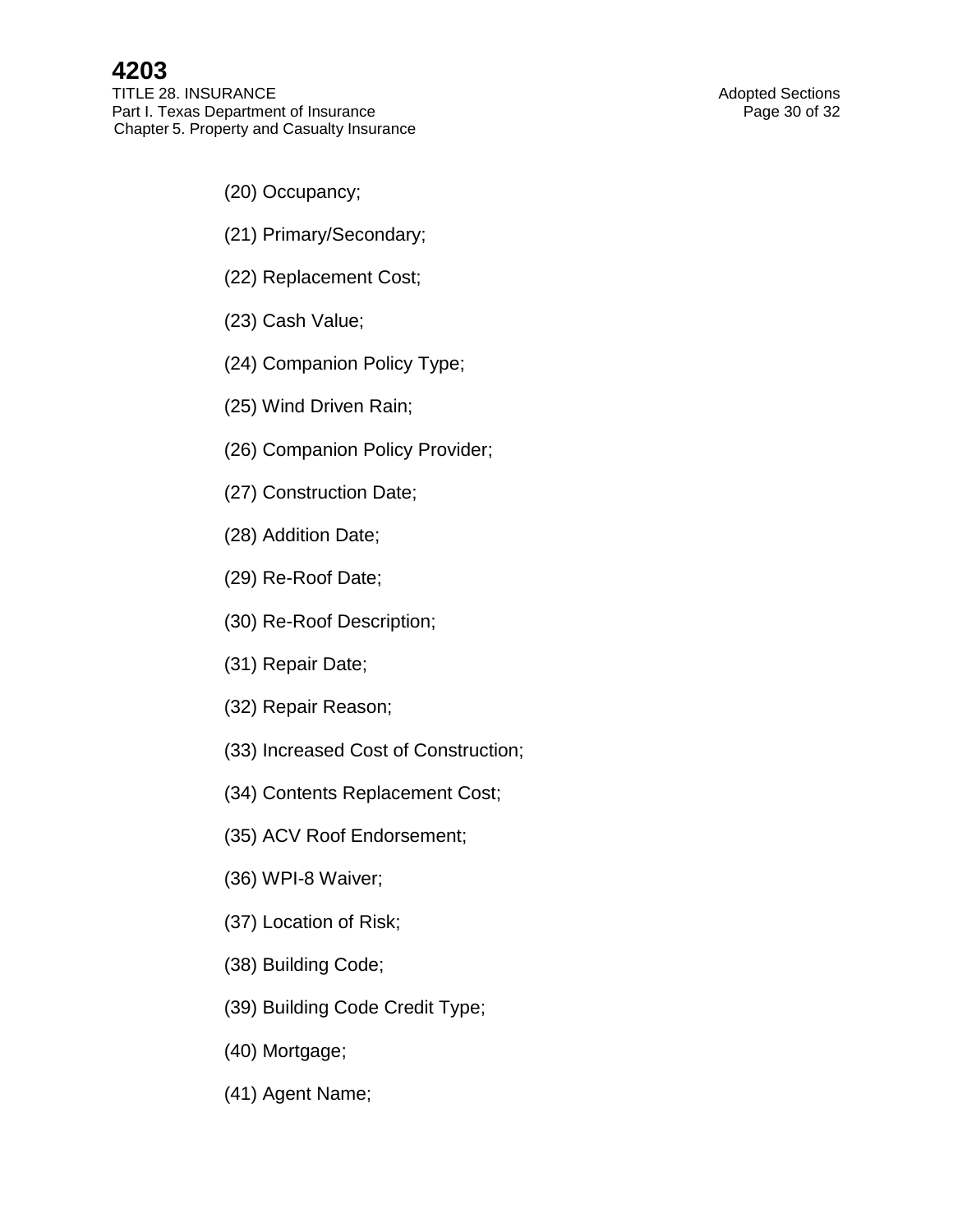TITLE 28. INSURANCE **Adopted Sections** Part I. Texas Department of Insurance **Page 31** of 32 Chapter 5. Property and Casualty Insurance

- (42) Agent Phone Number;
- (43) Agent Address;
- (44) Policy Type;
- (45) Class Code;
- (46) Structure Value;
- (47) Structure Deductible;
- (48) Appurtenant Structures Coverage Amount;
- (49) Appurtenant Structures Value;
- (50) Appurtenant Structures Deductible;
- (51) Contents Value;
- (52) Contents Deductible;
- (53) Additional Living Expense (ALE) Coverage Amount;
- (54) Business Interruption (BI) Coverage Amount;
- (55) List of Endorsements;
- (56) Claim Loss Date;
- (57) Claim Report Date;
- (58) Claim Loss Paid;
- (59) Claim ALE Paid;
- (60) Claim BI Paid;
- (61) Claim Adjustment Expense Paid; and
- (62) Claim Closed Date.